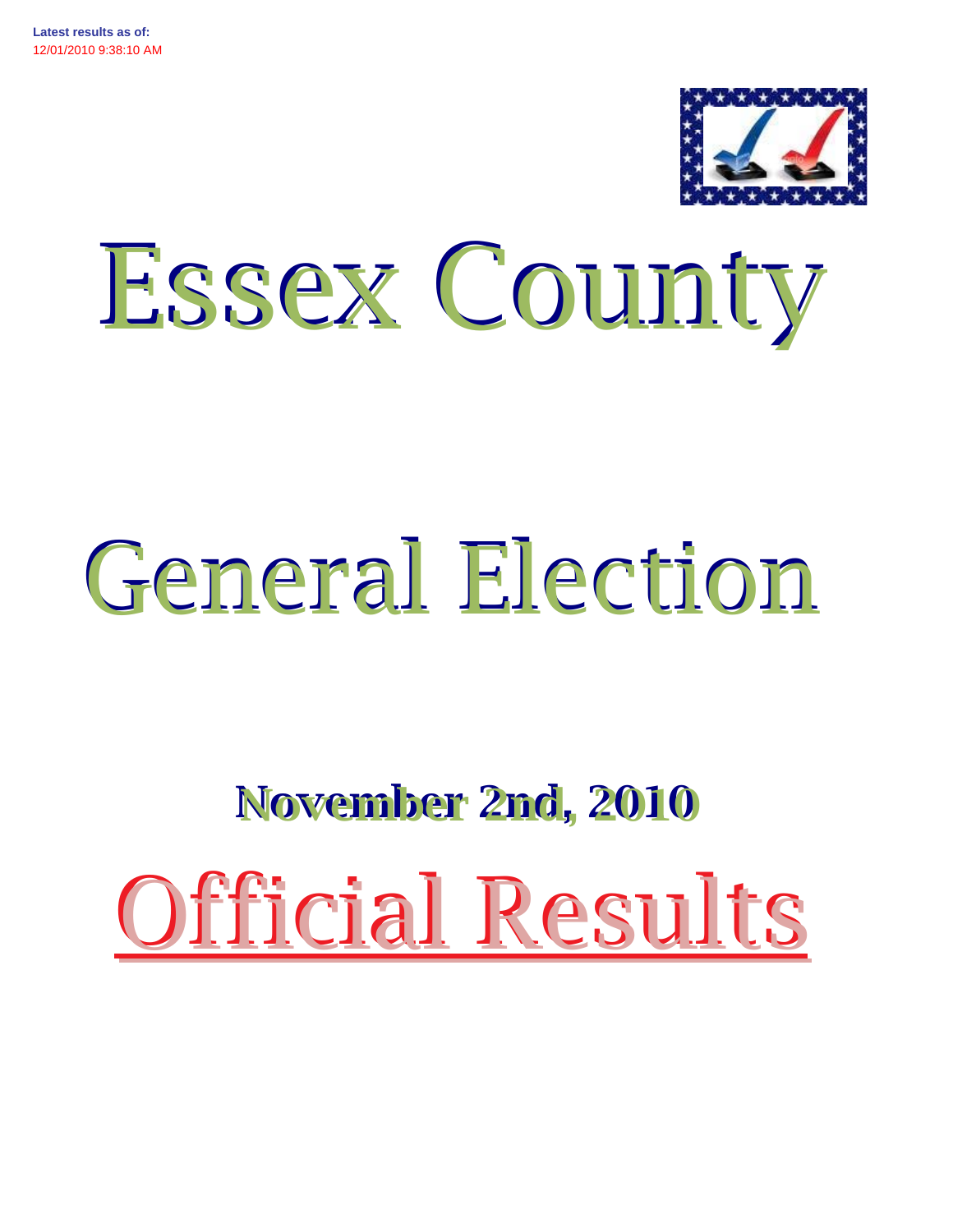#### GOVERNOR AND LIEUTENANT GOVERNOR COMPTROLLER

| <b>Andrew M. Cuomo - Robert J.Duffy</b> | 7991 | 62%   |
|-----------------------------------------|------|-------|
| Carl P. Paladino - Gregory J. Edwards   | 4464 | 35%   |
| <b>Howie Hawkins - Gloria Mattera</b>   | 178  | $1\%$ |
| <b>Jimmy McMillan</b>                   | 99   | $1\%$ |
| <b>Warren Redlich - Alden Link</b>      | 114  | $1\%$ |
| <b>Charles Barron - Eva M. Doyle</b>    | 7    | $0\%$ |
| Kristin M. Davis - Tanya Gendelman      | 71   | $1\%$ |

## ATTORNEY GENERAL

| Eric. T Schneiderman  | 5440   | 47% |
|-----------------------|--------|-----|
| <b>Dan Donovan</b>    | 5895   | 51% |
| <b>Carl E. Person</b> | 132    | 1%  |
| Ramon J. Jimenez      | $15 -$ | 0%  |

| 7504 | 61%   |
|------|-------|
| 4557 | 37%   |
| 99   | $1\%$ |
| 55   | $0\%$ |
| 48   | $0\%$ |
| 31   | $0\%$ |
| 11   | $0\%$ |
|      |       |

#### REPRESENTATIVE IN CONGRESS 23rd District STATE SENATE (45th District)

| <b>William L. Owens</b>         | 3971 | 48% |
|---------------------------------|------|-----|
| <b>Matthew A. Doheny</b>        | 3813 | 46% |
| Douglas L. Hoffman              | 436  | 5%  |
| <b>MEMBER OF ASSEMBLY 113th</b> |      |     |

**Teresa R. Sayward** 10003

**Michael G. Diskin** 2556

| <b>Thomas P. DiNapoli</b>  | 5053 | 43%         |
|----------------------------|------|-------------|
| <b>Harry Wilson</b>        | 6317 | 53%         |
| <b>Julia A. Willebrand</b> | 417  | 4%          |
| John Gaetani               | 69   | <u> 1% </u> |

UNITED STATES SENATE

| <b>Charles E. Schumer</b> | 7057 | 58%   |
|---------------------------|------|-------|
| <b>Jay Townsend</b>       | 4949 | 40%   |
| <b>Colia Clark</b>        | 160  | $1\%$ |
| <b>Randy A. Credico</b>   | 86   | 1%    |

## UNITED STATES SENATE (Unexpired Term) REPRESENTATIVE IN CONGRESS 20th District

| <b>Scott Murphy</b>          | 2319 | 54% |
|------------------------------|------|-----|
| <b>Christopher P. Gibson</b> | 1962 | 46% |

| <b>Elizabeth O'C Little</b>     | 10382 | 100% |
|---------------------------------|-------|------|
| <b>MEMBER OF ASSEMBLY 114th</b> |       |      |
| <b>Rudy Johnson</b>             | 145   | 30%  |
| <b>Janet L. Duprey</b>          | 274   | 56%  |
| David J. Kimmel                 | 69    | 14%  |
| <b>SHERIFF</b>                  |       |      |
| <b>Richard C. Cutting</b>       | 7766  | 70%  |
| <b>Michael "Ike" Tyler</b>      | 3406  | 30%  |

## COUNTY CORONER

COUNTY TREASURER

| <b>Kellie Valentine</b>  | 7399 | 100% |
|--------------------------|------|------|
| <b>Walter Marvin III</b> | 7480 | 100% |
| <b>Paul Connery</b>      | 7474 | 100% |
| <b>W. Robert Huestis</b> | 7075 | 100% |

| <b>Town Write-Ins</b> |                      |                                   |  |  |
|-----------------------|----------------------|-----------------------------------|--|--|
| <b>CHESTERFIELD</b>   | Lynn Hathaway        | MEMBER OF ASSEMBLY 113th DISTRICT |  |  |
| <b>CHESTERFIELD</b>   | <b>Gary Finney</b>   | <b>COUNTY TREASURER</b>           |  |  |
| <b>CHESTERFIELD</b>   | <b>Mark Morrow</b>   | <b>TOWN JUSTICE</b>               |  |  |
| <b>CHESTERFIELD</b>   | <b>Gary Finney</b>   | <b>TOWN JUSTICE</b>               |  |  |
| <b>CROWN POINT</b>    | Denis Grauer         | <b>COUNTY TREASURER</b>           |  |  |
| <b>CROWN POINT</b>    | <b>Denis Grauger</b> | <b>SHERIFF</b>                    |  |  |
|                       |                      |                                   |  |  |

100%

100%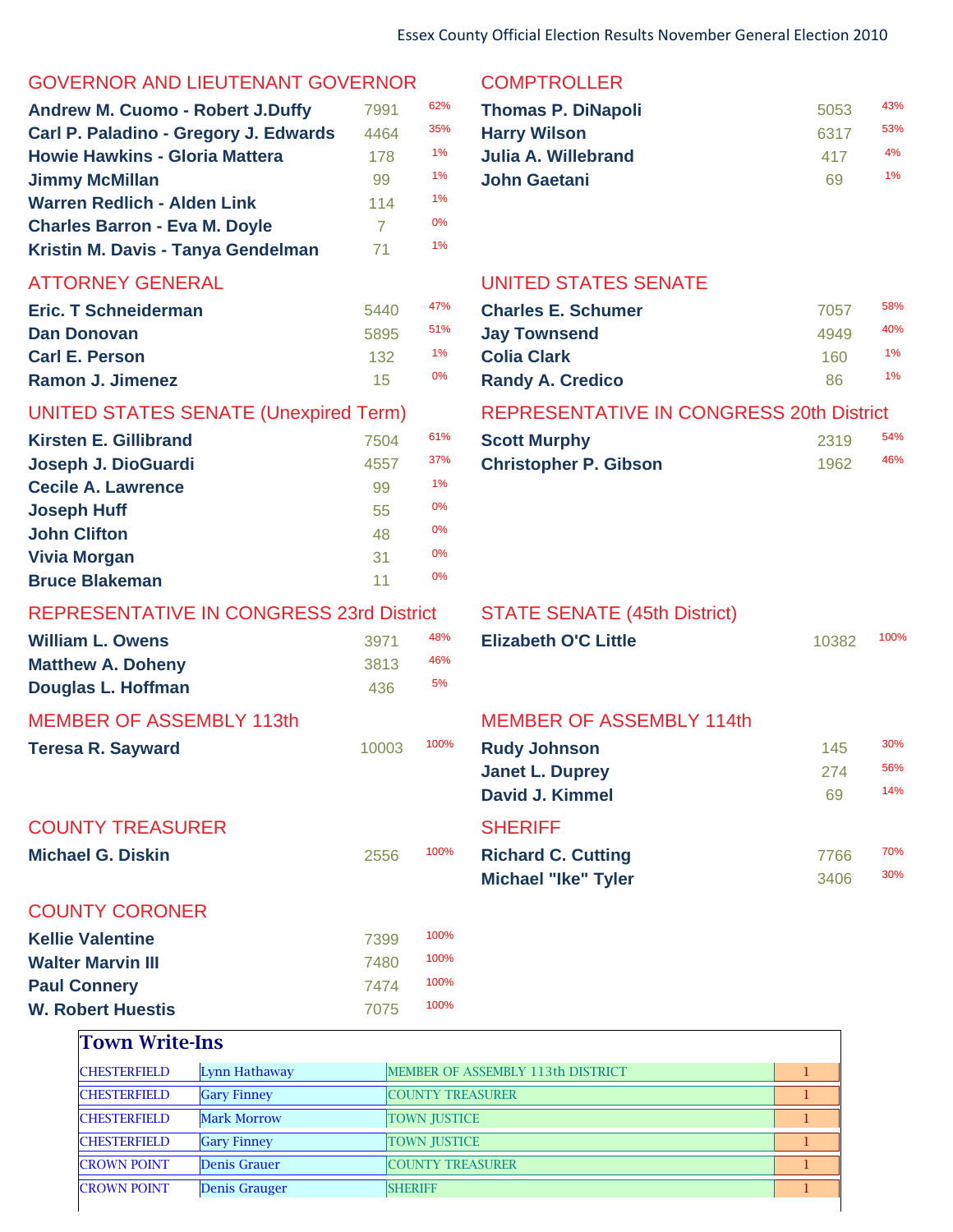| <b>ELIZABETHTOWN</b> | <b>Fred Blazac</b>        | <b>STATE SENATE 45th DISTRICT</b>        | $\overline{4}$ |
|----------------------|---------------------------|------------------------------------------|----------------|
| <b>ELIZABETHTOWN</b> | <b>Bradford Else</b>      | <b>STATE SENATE 45th DISTRICT</b>        | $\mathbf{1}$   |
| <b>ELIZABETHTOWN</b> | Michael Doyle             | <b>SHERIFF</b>                           | $\mathbf{1}$   |
| <b>ESSEX</b>         | <b>Rick Lazio</b>         | <b>GOVERNOR AND LIEUTENANT GOVERNOR</b>  | $\bf{1}$       |
| <b>ESSEX</b>         | Sue Smith                 | <b>STATE SENATE 45th DISTRICT</b>        | $\bf{1}$       |
| <b>ESSEX</b>         | <b>Brain Camden</b>       | <b>STATE SENATE 45th DISTRICT</b>        | $\mathbf{1}$   |
| <b>ESSEX</b>         | <b>Stuart Brody</b>       | <b>STATE SENATE 45th DISTRICT</b>        | $\mathbf{1}$   |
| <b>ESSEX</b>         | <b>Sue Smith</b>          | MEMBER OF ASSEMBLY 113th DISTRICT        | $\bf{1}$       |
| <b>ESSEX</b>         | <b>Sue Smith</b>          | <b>COUNTY CORONER</b>                    | $\overline{4}$ |
| <b>JAY</b>           | Will Kohr                 | GOVERNOR AND LIEUTENANT GOVERNOR         | $\mathbf{1}$   |
| <b>JAY</b>           | <b>Donald Morrison</b>    | REPRESENTATIVE IN CONGRESS 23rd DISTRICT | $\bf{1}$       |
| <b>JAY</b>           | Pk Coolidge               | <b>STATE SENATE 45th DISTRICT</b>        | $\bf{1}$       |
| <b>JAY</b>           | <b>Donald Morrison</b>    | <b>STATE SENATE 45th DISTRICT</b>        | $\overline{2}$ |
| <b>JAY</b>           | <b>Paul Gordon</b>        | <b>STATE SENATE 45th DISTRICT</b>        | $\mathbf{1}$   |
| <b>JAY</b>           | <b>David Mace</b>         | <b>STATE SENATE 45th DISTRICT</b>        | $\mathbf{1}$   |
| <b>JAY</b>           | Windop                    | <b>MEMBER OF ASSEMBLY 113th DISTRICT</b> | $\mathbf{1}$   |
| <b>JAY</b>           | <b>Donald Morrison</b>    | MEMBER OF ASSEMBLY 113th DISTRICT        | $\mathbf{1}$   |
| <b>JAY</b>           | <b>Paul Gordon</b>        | MEMBER OF ASSEMBLY 113th DISTRICT        | $\mathbf{1}$   |
| <b>JAY</b>           | <b>Paul Gordon</b>        | <b>COUNTY TREASURER</b>                  | $\mathbf{1}$   |
| <b>JAY</b>           | <b>Donald Morrison</b>    | <b>COUNTY TREASURER</b>                  | $\mathbf{1}$   |
| <b>JAY</b>           | <b>Donald Morrison</b>    | <b>SHERIFF</b>                           | 1              |
| <b>JAY</b>           | <b>Paul Gordon</b>        |                                          | $\overline{4}$ |
| <b>JAY</b>           |                           | <b>COUNTY CORONER</b>                    |                |
|                      | <b>Donald Morrison</b>    | <b>COUNTY CORONER</b>                    | $\overline{4}$ |
| <b>KEENE</b>         | <b>Gregory Jeffers</b>    | <b>STATE SENATE 45th DISTRICT</b>        | $\mathbf{1}$   |
| <b>KEENE</b>         | <b>Marian Jeffers</b>     | MEMBER OF ASSEMBLY 113th DISTRICT        | $\mathbf{1}$   |
| <b>KEENE</b>         | <b>Tony Goodwin</b>       | <b>COUNTY TREASURER</b>                  | $\mathbf{1}$   |
| <b>KEENE</b>         | <b>Ralph McCray</b>       | <b>COUNTY TREASURER</b>                  | $\mathbf{1}$   |
| <b>LEWIS</b>         | Laura Baker               | <b>COUNTY TREASURER</b>                  | $\overline{2}$ |
| <b>MINERVA</b>       | <b>David Patterson</b>    | <b>GOVERNOR AND LIEUTENANT GOVERNOR</b>  | $\overline{2}$ |
| <b>MINERVA</b>       | <b>Bill Larkin</b>        | <b>GOVERNOR AND LIEUTENANT GOVERNOR</b>  | $\mathbf{1}$   |
| <b>MINERVA</b>       | <b>Sue Corey</b>          | <b>STATE SENATE 45th DISTRICT</b>        | 1              |
| <b>MINERVA</b>       | Dan Wallace               | STATE SENATE 45th DISTRICT               | $\mathbf{1}$   |
| <b>MINERVA</b>       | <b>Mark Whitney</b>       | <b>STATE SENATE 45th DISTRICT</b>        | $\overline{2}$ |
| <b>MINERVA</b>       | <b>Steve Ruzbacki</b>     | MEMBER OF ASSEMBLY 113th DISTRICT        | $\mathbf{1}$   |
| <b>MINERVA</b>       | <b>David Currier</b>      | <b>SHERIFF</b>                           | 1              |
| <b>MINERVA</b>       | <b>Art Liberty</b>        | <b>TOWN JUSTICE</b>                      | $\overline{3}$ |
| <b>MINERVA</b>       | <b>Fred Morse</b>         | <b>TOWN JUSTICE</b>                      | 1              |
| <b>MINERVA</b>       | Dan Wallace               | <b>TOWN JUSTICE</b>                      | $\mathbf{1}$   |
| <b>MORIAH</b>        | <b>Deborah Hayes</b>      | REPRESENTATIVE IN CONGRESS 23rd DISTRICT | 1              |
| <b>MORIAH</b>        | Dan Linder                | <b>STATE SENATE 45th DISTRICT</b>        | $\mathbf{1}$   |
| <b>MORIAH</b>        | <b>Tom Scozzafava</b>     | MEMBER OF ASSEMBLY 113th DISTRICT        | 1              |
| <b>MORIAH</b>        | <b>Mike Gorden</b>        | <b>COUNTY CORONER</b>                    | $\mathbf{1}$   |
| <b>MORIAH</b>        | <b>William Bryant</b>     | <b>COUNTY CORONER</b>                    | 1              |
| <b>MORIAH</b>        | <b>Mike Stahl</b>         | <b>COUNTY CORONER</b>                    | $\mathbf{1}$   |
| <b>MORIAH</b>        | <b>Paul Reese</b>         | <b>COUNTY CORONER</b>                    | 1              |
| <b>MORIAH</b>        | <b>Jim Davis</b>          | <b>COUNTY CORONER</b>                    | $\mathbf{1}$   |
| <b>MORIAH</b>        | <b>Archie Rosenquist</b>  | <b>TOWN JUSTICE</b>                      | 1              |
| <b>NORTH ELBA</b>    | John Nemjo                | <b>GOVERNOR AND LIEUTENANT GOVERNOR</b>  | $\mathbf{1}$   |
| <b>NORTH ELBA</b>    | <b>Alexander Hamilton</b> | <b>COMPTROLLER</b>                       | 1              |
| <b>NORTH ELBA</b>    | <b>John Jay</b>           | <b>ATTORNEY GENERAL</b>                  | $\mathbf{1}$   |
| <b>NORTH ELBA</b>    | <b>Harry Truman</b>       | UNITED STATES SENATE                     | 1              |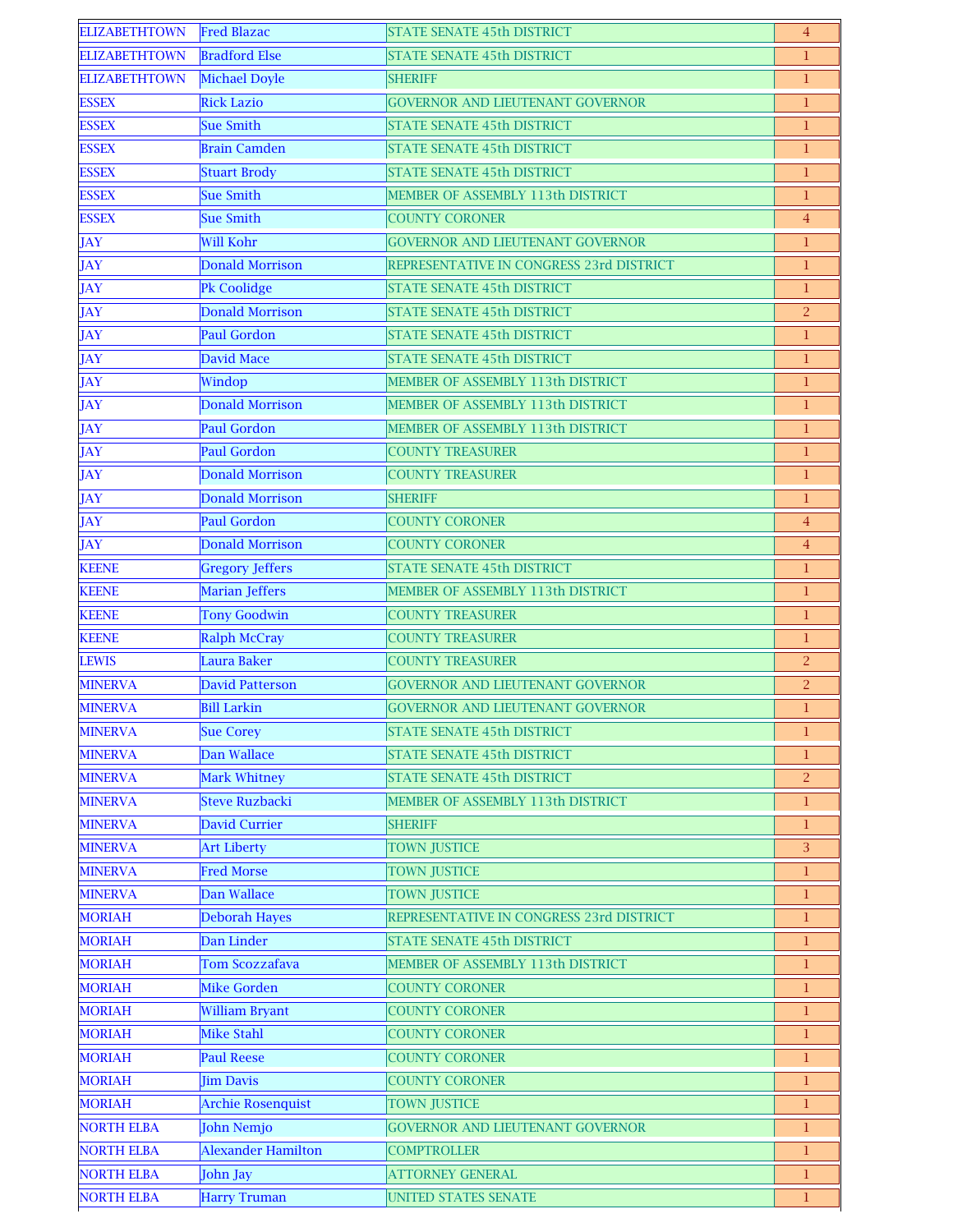| <b>NORTH ELBA</b>  | <b>Jacob Javitts</b>    | UNITED STATES SENATE UNEXPIRED TERM     | $\mathbf{1}$   |
|--------------------|-------------------------|-----------------------------------------|----------------|
| NORTH ELBA         | Doug Hoffman            | UNITED STATES SENATE UNEXPIRED TERM     | $\overline{2}$ |
| <b>NORTH ELBA</b>  | <b>Tony Kadzius</b>     | <b>STATE SENATE 45th DISTRICT</b>       | $\,1$          |
| <b>NORTH ELBA</b>  | <b>Emmett Hoops</b>     | <b>STATE SENATE 45th DISTRICT</b>       | $\mathbf{1}$   |
| <b>NORTH ELBA</b>  | Chris Santa             | <b>STATE SENATE 45th DISTRICT</b>       | $\mathbf{1}$   |
|                    |                         |                                         |                |
| <b>NORTH ELBA</b>  | <b>Ann Morette</b>      | <b>STATE SENATE 45th DISTRICT</b>       | $\overline{2}$ |
| <b>NORTH ELBA</b>  | Valerie Plame           | <b>STATE SENATE 45th DISTRICT</b>       | $\mathbf{1}$   |
| NORTH ELBA         | Mary A. Welch           | <b>STATE SENATE 45th DISTRICT</b>       | $\mathbf{1}$   |
| <b>NORTH ELBA</b>  | <b>Abraham Lincoln</b>  | <b>STATE SENATE 45th DISTRICT</b>       | $\mathbf{1}$   |
| <b>NORTH ELBA</b>  | <b>Bryan Felton</b>     | <b>STATE SENATE 45th DISTRICT</b>       | $\mathbf{1}$   |
| <b>NORTH ELBA</b>  | <b>Steve Reid</b>       | <b>STATE SENATE 45th DISTRICT</b>       | $\mathbf{1}$   |
| <b>NORTH ELBA</b>  | <b>Kimball Daby</b>     | <b>STATE SENATE 45th DISTRICT</b>       | $\mathbf{1}$   |
| <b>NORTH ELBA</b>  | <b>Brian Grisi</b>      | <b>STATE SENATE 45th DISTRICT</b>       | $\mathbf{1}$   |
| NORTH ELBA         | <b>Favor Smith</b>      | <b>STATE SENATE 45th DISTRICT</b>       | $\mathbf{1}$   |
| <b>NORTH ELBA</b>  | <b>Greg Camelo</b>      | MEMBER OF ASSEMBLY 113th DISTRICT       | $\mathbf{1}$   |
| <b>NORTH ELBA</b>  | <b>Charles Walsh</b>    | MEMBER OF ASSEMBLY 113th DISTRICT       | $\mathbf{1}$   |
| <b>NORTH ELBA</b>  | <b>Valerie Plame</b>    | MEMBER OF ASSEMBLY 113th DISTRICT       | $\mathbf{1}$   |
| <b>NORTH ELBA</b>  | <b>Mike Langey</b>      | MEMBER OF ASSEMBLY 113th DISTRICT       | $\mathbf{1}$   |
| <b>NORTH ELBA</b>  | <b>Bill Bartlett</b>    | MEMBER OF ASSEMBLY 113th DISTRICT       | $\mathbf{1}$   |
| <b>NORTH ELBA</b>  | <b>Brian Grisi</b>      | MEMBER OF ASSEMBLY 113th DISTRICT       | $\mathbf{1}$   |
| <b>NORTH ELBA</b>  | <b>Kimball Daby</b>     | <b>COUNTY TREASURER</b>                 | $\mathbf{1}$   |
| <b>NORTH ELBA</b>  | <b>Roger Loud</b>       | <b>COUNTY TREASURER</b>                 | $\mathbf{1}$   |
| <b>NORTH ELBA</b>  | <b>Riley Winch</b>      | <b>SHERIFF</b>                          | $\mathbf{1}$   |
| <b>NORTH ELBA</b>  | <b>Wyatt Earp</b>       | <b>SHERIFF</b>                          | $\mathbf{1}$   |
| <b>NORTH ELBA</b>  | <b>Steve Reed</b>       | <b>SHERIFF</b>                          | $\mathbf{1}$   |
| <b>NORTH ELBA</b>  | Herbert V. W. Bergamini | <b>COUNTY CORONER</b>                   | $\overline{2}$ |
| <b>NORTH ELBA</b>  | <b>Cora Clark</b>       | <b>COUNTY CORONER</b>                   | 12             |
| <b>NORTH ELBA</b>  | <b>Woods McCuhill</b>   | <b>COUNTY CORONER</b>                   | $\mathbf{1}$   |
| <b>NORTH ELBA</b>  | <b>Robert DeMuro</b>    | <b>COUNTY CORONER</b>                   | $\mathbf{1}$   |
| <b>NORTH ELBA</b>  | <b>Mary Fagan</b>       | <b>COUNTY CORONER</b>                   | $\mathbf{1}$   |
| <b>NORTH ELBA</b>  | <b>Mike Butler</b>      | <b>COUNTY CORONER</b>                   | $\mathbf{1}$   |
| <b>NORTH ELBA</b>  | <b>Ross Perrot</b>      | <b>COUNTY CORONER</b>                   | $\mathbf{1}$   |
| <b>SCHROON</b>     | <b>Helen Wildman</b>    | <b>GOVERNOR AND LIEUTENANT GOVERNOR</b> | $\mathbf{1}$   |
| <b>SCHROON</b>     | <b>Mark Whitney</b>     | <b>STATE SENATE 45th DISTRICT</b>       | $\overline{2}$ |
| <b>SCHROON</b>     | <b>Amber Grace</b>      | <b>STATE SENATE 45th DISTRICT</b>       | $\mathbf{1}$   |
| <b>SCHROON</b>     | <b>Roger Friedman</b>   | <b>COUNTY CORONER</b>                   | $\overline{2}$ |
| <b>ST ARMAND</b>   | <b>Sandy Hayes</b>      | UNITED STATES SENATE                    | $\overline{2}$ |
|                    |                         |                                         |                |
| <b>ST ARMAND</b>   | <b>Sandy Hayes</b>      | <b>STATE SENATE 45th DISTRICT</b>       | $\mathbf{1}$   |
| <b>ST ARMAND</b>   | <b>Eiryl Willette</b>   | <b>STATE SENATE 45th DISTRICT</b>       | $\mathbf{1}$   |
| <b>ST ARMAND</b>   | Reuter                  | <b>SHERIFF</b>                          | $\mathbf{1}$   |
| <b>ST ARMAND</b>   | <b>Cora Clark</b>       | <b>COUNTY CORONER</b>                   | $\mathbf{1}$   |
| <b>TICONDEROGA</b> | <b>Gary Latour</b>      | GOVERNOR AND LIEUTENANT GOVERNOR        | $\mathbf{1}$   |
| <b>TICONDEROGA</b> | <b>David Patterson</b>  | <b>GOVERNOR AND LIEUTENANT GOVERNOR</b> | $\mathbf{1}$   |
| <b>TICONDEROGA</b> | <b>Terry Bannock</b>    | <b>STATE SENATE 45th DISTRICT</b>       | $\mathbf{1}$   |
| <b>TICONDEROGA</b> | <b>Robert Pell</b>      | <b>STATE SENATE 45th DISTRICT</b>       | $\mathbf{1}$   |
| <b>TICONDEROGA</b> | <b>Patrick Hendrix</b>  | MEMBER OF ASSEMBLY 113th DISTRICT       | $\mathbf{1}$   |
| <b>TICONDEROGA</b> | <b>Sharon Dalton</b>    | MEMBER OF ASSEMBLY 113th DISTRICT       | $\mathbf{1}$   |
| <b>TICONDEROGA</b> | <b>Robert Pell</b>      | MEMBER OF ASSEMBLY 113th DISTRICT       | $\mathbf{1}$   |
| <b>TICONDEROGA</b> | <b>Matt Watts</b>       | <b>COUNTY CORONER</b>                   | $\overline{2}$ |
| <b>WESTPORT</b>    | <b>Jessica King</b>     | GOVERNOR AND LIEUTENANT GOVERNOR        | 2              |
| <b>WESTPORT</b>    | Ernest H. Lapine        | UNITED STATES SENATE                    | $\mathbf{1}$   |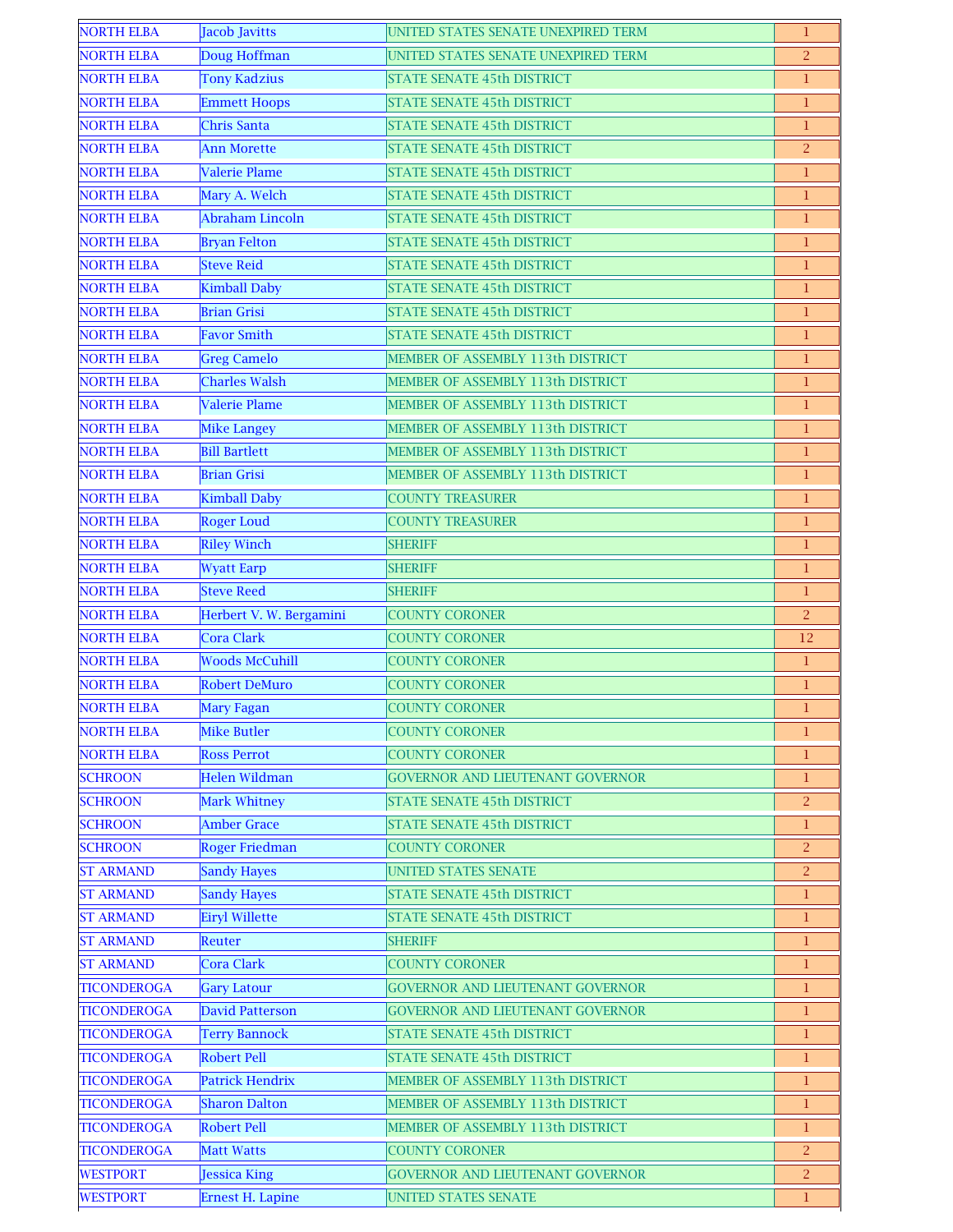| <b>WESTPORT</b>   | Dan Connel                | REPRESENTATIVE IN CONGRESS 23rd DISTRICT | $\mathbf{1}$   |
|-------------------|---------------------------|------------------------------------------|----------------|
| <b>WESTPORT</b>   | <b>Ernest H Lapine</b>    | <b>STATE SENATE 45th DISTRICT</b>        | $\mathbf{1}$   |
| <b>WESTPORT</b>   | Sopie Samul               | <b>STATE SENATE 45th DISTRICT</b>        | $\mathbf{1}$   |
| <b>WESTPORT</b>   | <b>Anne Russo-Holland</b> | <b>STATE SENATE 45th DISTRICT</b>        | 1              |
| <b>WESTPORT</b>   | <b>Steven Kellogg</b>     | MEMBER OF ASSEMBLY 113th DISTRICT        | $\mathbf{1}$   |
| <b>WESTPORT</b>   | Ernest H. Lapine          | MEMBER OF ASSEMBLY 113th DISTRICT        | $\mathbf{1}$   |
| <b>WESTPORT</b>   | Sophie Samul              | MEMBER OF ASSEMBLY 113th DISTRICT        | 1              |
| <b>WESTPORT</b>   | <b>George Hainer</b>      | <b>COUNTY TREASURER</b>                  | $\overline{2}$ |
| <b>WESTPORT</b>   | <b>Jerome Curran</b>      | <b>COUNTY CORONER</b>                    | $\overline{2}$ |
| <b>WESTPORT</b>   | <b>Ernest H Lapine</b>    | <b>COUNCILMAN (UNEXPIRED TERM)</b>       | $\mathbf{1}$   |
| <b>WILLSBORO</b>  | Lee Sloper                | TOWN SUPERVISOR (UNEXPIRED TERM)         | $\mathbf{1}$   |
| <b>WILLSBORO</b>  | <b>Sue Swires</b>         | TOWN SUPERVISOR (UNEXPIRED TERM)         | $\mathbf{1}$   |
| <b>WILLSBORO</b>  | <b>Joseph McDaniel</b>    | <b>TOWN JUSTICE</b>                      | $\mathbf{1}$   |
| <b>WILMINGTON</b> | <b>Timothy G. Kertz</b>   | <b>STATE SENATE 45th DISTRICT</b>        | $\mathbf{1}$   |
| <b>WILMINGTON</b> | <b>Don DeMacy</b>         | <b>STATE SENATE 45th DISTRICT</b>        | $\mathbf{1}$   |
| <b>WILMINGTON</b> | <b>Kate Fish</b>          | <b>STATE SENATE 45th DISTRICT</b>        | $\mathbf{1}$   |
| <b>WILMINGTON</b> | <b>Lady Gaga</b>          | <b>STATE SENATE 45th DISTRICT</b>        | $\mathbf{1}$   |
| <b>WILMINGTON</b> | <b>Don DeMacy</b>         | MEMBER OF ASSEMBLY 113th DISTRICT        | $\mathbf{1}$   |
| <b>WILMINGTON</b> | <b>Robin Jacques</b>      | MEMBER OF ASSEMBLY 113th DISTRICT        | $\mathbf{1}$   |
| <b>WILMINGTON</b> | Lady Gaga                 | MEMBER OF ASSEMBLY 113th DISTRICT        | $\mathbf{1}$   |
| <b>WILMINGTON</b> | <b>Don DeMacy</b>         | <b>TOWN JUSTICE</b>                      | 1              |
| <b>WILMINGTON</b> | <b>Elmer Fudd</b>         | <b>TOWN JUSTICE</b>                      | 1              |
| <b>WILMINGTON</b> | <b>Tammy Sante</b>        | <b>TOWN JUSTICE</b>                      | 1              |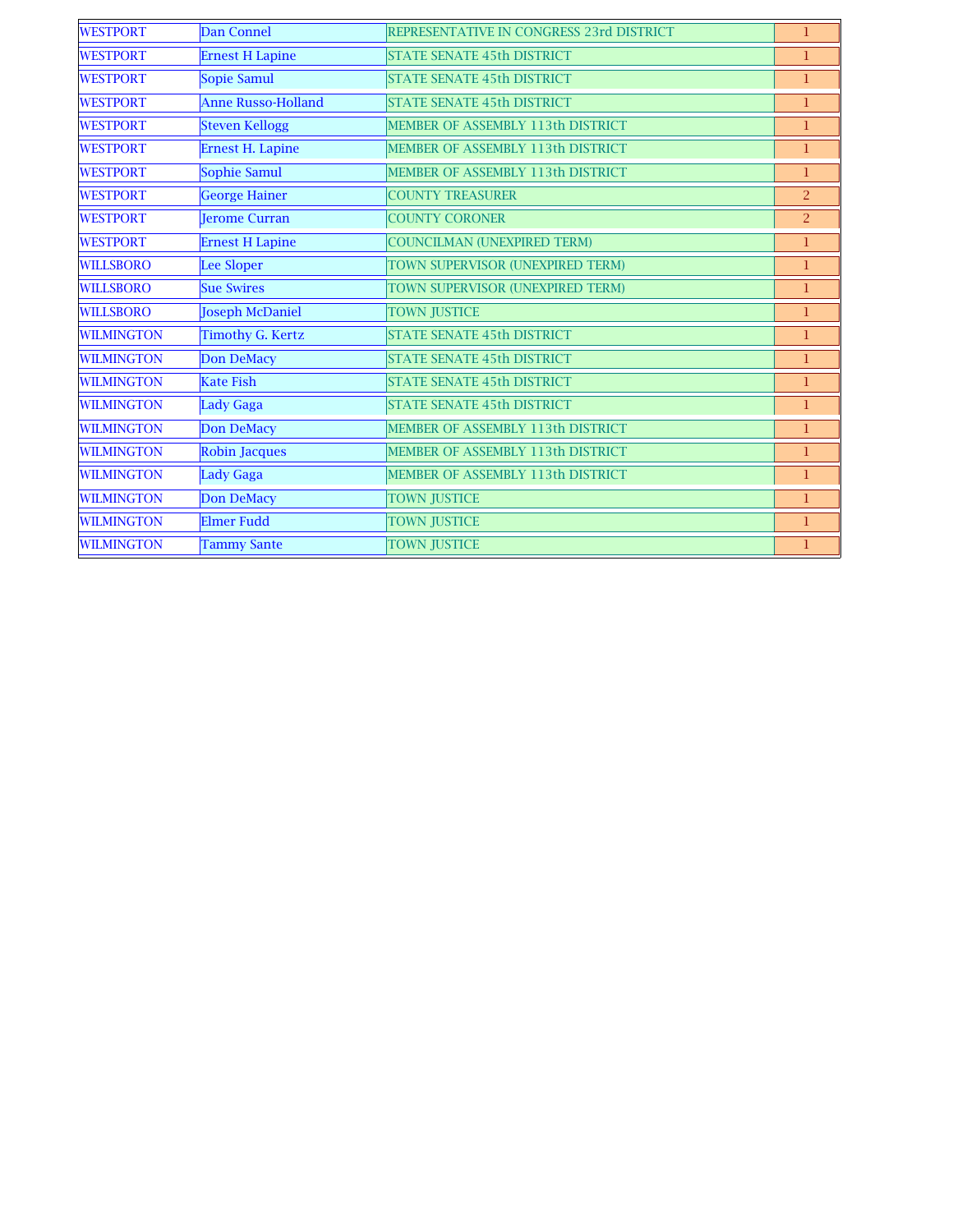Elec Yr: 2010 Town: CHESTERFIELD Assy 113th-Cong 23rd

# GOVERNOR AND LIEUTENANT GOVERNOR COMPTROLLER

| <b>Andrew M. Cuomo - Robert J.Duffy</b> | 455 |
|-----------------------------------------|-----|
| Carl P. Paladino - Gregory J. Edwards   | 298 |
| <b>Howie Hawkins - Gloria Mattera</b>   | 13  |
| <b>Jimmy McMillan</b>                   | 6   |
| <b>Warren Redlich - Alden Link</b>      | 4   |
| <b>Charles Barron - Eva M. Doyle</b>    | 0   |
| Kristin M. Davis - Tanya Gendelman      | 3   |
| <b>ATTORNEY GENERAL</b>                 |     |
| Eric. T Schneiderman                    | 321 |
| <b>Dan Donovan</b>                      | 377 |
| <b>Carl E. Person</b>                   | 5   |

# **Ramon J. Jimenez** 0 UNITED STATES SENATE (Unexpired Term)

| UNITED OTATED OFINITE (UROPHOD TOHIT) |                |
|---------------------------------------|----------------|
| <b>Kirsten E. Gillibrand</b>          | 428            |
| Joseph J. DioGuardi                   | 291            |
| <b>Cecile A. Lawrence</b>             | 7              |
| <b>Joseph Huff</b>                    | 5              |
| <b>John Clifton</b>                   | 6              |
| <b>Vivia Morgan</b>                   | $\overline{2}$ |
| <b>Bruce Blakeman</b>                 | 0              |
| <b>STATE SENATE (45th District)</b>   |                |

# **Elizabeth O'C Little** 611

#### COUNTY TREASURER

**Michael G. Diskin** 135

#### COUNTY CORONER

| <b>Kellie Valentine</b>  | 429 |
|--------------------------|-----|
| <b>Walter Marvin III</b> | 414 |
| <b>Paul Connery</b>      | 411 |
| <b>W. Robert Huestis</b> | 426 |
| <b>TOWN JUSTICE</b>      |     |

| <b>Kim P. Rennie</b> | 546 |
|----------------------|-----|
|----------------------|-----|

| <b>Thomas P. DiNapoli</b> | 287 |
|---------------------------|-----|
| <b>Harry Wilson</b>       | 422 |
| Julia A. Willebrand       | 24  |
| <b>John Gaetani</b>       |     |

# UNITED STATES SENATE

| <b>Charles E. Schumer</b> | 407      |
|---------------------------|----------|
| <b>Jay Townsend</b>       | 327      |
| Colia Clark               | 1 $\cap$ |
| <b>Randy A. Credico</b>   |          |

## REPRESENTATIVE IN CONGRESS 23rd District

| <b>William L. Owens</b>  | 377 |
|--------------------------|-----|
| <b>Matthew A. Doheny</b> | 357 |
| Douglas L. Hoffman       | -37 |

#### MEMBER OF ASSEMBLY 113th

| <b>Teresa R. Sayward</b> | 617 |
|--------------------------|-----|
|--------------------------|-----|

| <b>Richard C. Cutting</b>  | 522 |
|----------------------------|-----|
| <b>Michael "Ike" Tyler</b> | 150 |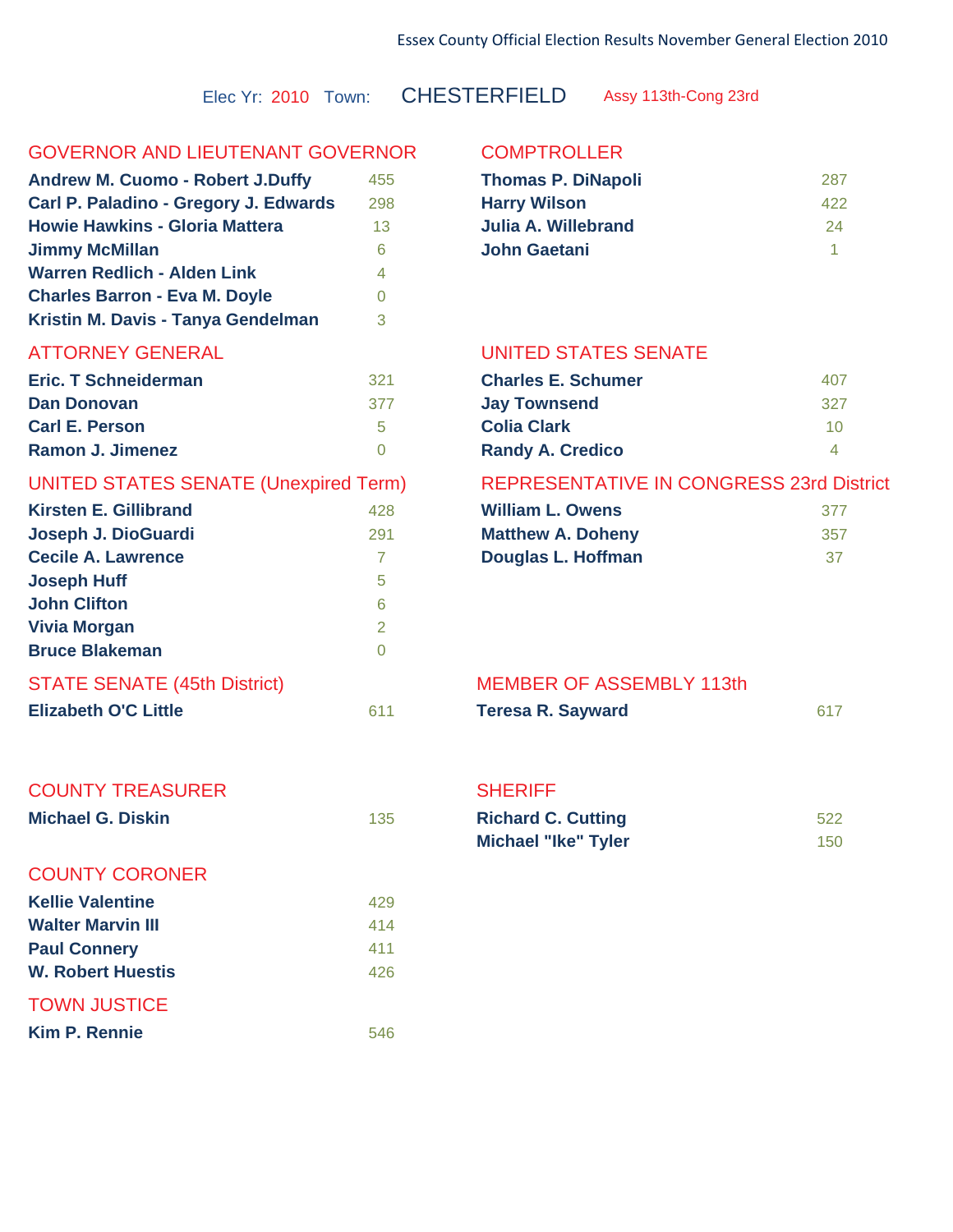Elec Yr: 2010 Town: CROWN POINT Assy 113th-Cong 23rd

# GOVERNOR AND LIEUTENANT GOVERNOR COMPTROLLER

| <b>Andrew M. Cuomo - Robert J.Duffy</b>                               | 277            |
|-----------------------------------------------------------------------|----------------|
| Carl P. Paladino - Gregory J. Edwards                                 | 258            |
| <b>Howie Hawkins - Gloria Mattera</b>                                 | $\overline{2}$ |
| <b>Jimmy McMillan</b>                                                 | $\overline{2}$ |
| <b>Warren Redlich - Alden Link</b>                                    | $\overline{1}$ |
| <b>Charles Barron - Eva M. Doyle</b>                                  | 0              |
| Kristin M. Davis - Tanya Gendelman                                    | 5              |
| <b>ATTORNEY GENERAL</b>                                               |                |
| <b>Eric. T Schneiderman</b>                                           | 188            |
| <b>Dan Donovan</b>                                                    | 307            |
| <b>Carl E. Person</b>                                                 | 1              |
| <b>Ramon J. Jimenez</b>                                               | 0              |
| <b>UNITED STATES SENATE (Unexpired Term)</b>                          |                |
| <b>Kirsten E. Gillibrand</b>                                          | 259            |
| Joseph J. DioGuardi                                                   | 253            |
| <b>Cecile A. Lawrence</b>                                             | 4              |
| <b>Joseph Huff</b>                                                    | 4              |
| <b>John Clifton</b>                                                   | 1              |
| <b>Vivia Morgan</b>                                                   | 1              |
| <b>Bruce Blakeman</b>                                                 | 1              |
| $\sim$ - $\sim$ - $\sim$ - $\sim$ - $\sim$ - $\sim$ - $\sim$ - $\sim$ |                |

# STATE SENATE (45th District)

| 461 |
|-----|
|     |

# COUNTY TREASURER

| <b>COUNTY CORONER</b>           |
|---------------------------------|
|                                 |
| <b>Kellie Valentine</b><br>330  |
| <b>Walter Marvin III</b><br>303 |
| <b>Paul Connery</b><br>360      |
| <b>W. Robert Huestis</b><br>308 |

| <b>Thomas P. DiNapoli</b> | 169 |
|---------------------------|-----|
| <b>Harry Wilson</b>       | 312 |
| Julia A. Willebrand       | 24  |
| <b>John Gaetani</b>       |     |

# UNITED STATES SENATE

| <b>Charles E. Schumer</b> | 225 |
|---------------------------|-----|
| <b>Jay Townsend</b>       | 282 |
| Colia Clark               |     |
| <b>Randy A. Credico</b>   |     |

# REPRESENTATIVE IN CONGRESS 23rd District

| William L. Owens         | 208 |
|--------------------------|-----|
| <b>Matthew A. Doheny</b> | 302 |
| Douglas L. Hoffman       | -22 |

# MEMBER OF ASSEMBLY 113th

| 471 |
|-----|
|     |

| <b>Richard C. Cutting</b>  | 366 |
|----------------------------|-----|
| <b>Michael "Ike" Tyler</b> | 126 |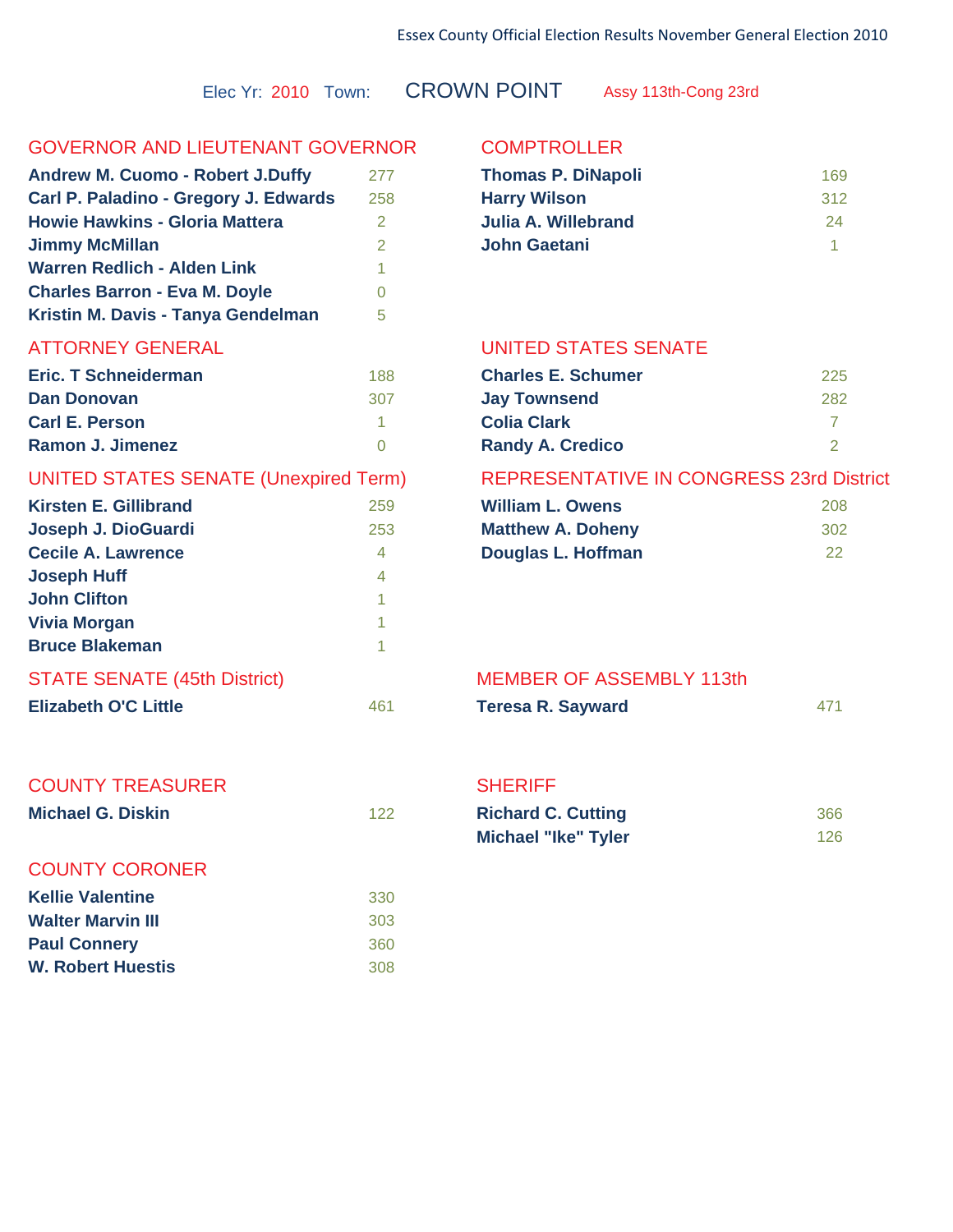# Elec Yr: 2010 Town: ELIZABETHTOWN Assy 113th-Cong 23rd

## GOVERNOR AND LIEUTENANT GOVERNOR COMPTROLLER

| <b>Andrew M. Cuomo - Robert J.Duffy</b>      | 303            |
|----------------------------------------------|----------------|
| Carl P. Paladino - Gregory J. Edwards        | 177            |
| <b>Howie Hawkins - Gloria Mattera</b>        | 4              |
| <b>Jimmy McMillan</b>                        | 1              |
| <b>Warren Redlich - Alden Link</b>           | 5              |
| <b>Charles Barron - Eva M. Doyle</b>         | $\overline{2}$ |
| Kristin M. Davis - Tanya Gendelman           | $\Omega$       |
| <b>ATTORNEY GENERAL</b>                      |                |
| Eric. T Schneiderman                         | 195            |
| <b>Dan Donovan</b>                           | 217            |
| <b>Carl E. Person</b>                        | $\overline{2}$ |
| <b>Ramon J. Jimenez</b>                      | 0              |
| <b>UNITED STATES SENATE (Unexpired Term)</b> |                |
| <b>Kirsten E. Gillibrand</b>                 | 269            |
| Joseph J. DioGuardi                          | 176            |
| <b>Cecile A. Lawrence</b>                    | 5              |
| <b>Joseph Huff</b>                           | $\overline{2}$ |
| <b>John Clifton</b>                          | $\overline{2}$ |
| <b>Vivia Morgan</b>                          | $\Omega$       |
| <b>Bruce Blakeman</b>                        | 0              |
| <b>STATE SENATE (45th District)</b>          |                |

| <b>Thomas P. DiNapoli</b> | 203 |
|---------------------------|-----|
| <b>Harry Wilson</b>       | 221 |
| Julia A. Willebrand       | 13. |
| <b>John Gaetani</b>       |     |

# UNITED STATES SENATE

| <b>Charles E. Schumer</b> | 262 |
|---------------------------|-----|
| <b>Jay Townsend</b>       | 183 |
| Colia Clark               | 6   |
| <b>Randy A. Credico</b>   |     |

## REPRESENTATIVE IN CONGRESS 23rd District

| <b>William L. Owens</b>  | 222  |
|--------------------------|------|
| <b>Matthew A. Doheny</b> | -231 |
| Douglas L. Hoffman       | 18   |

## MEMBER OF ASSEMBLY 113th

| <b>Teresa R. Sayward</b> | 407 |
|--------------------------|-----|
|--------------------------|-----|

#### COUNTY TREASURER

| <b>Michael G. Diskin</b> | 108 |
|--------------------------|-----|
| <b>COUNTY CORONER</b>    |     |
| <b>Kellie Valentine</b>  | 274 |
| <b>Walter Marvin III</b> | 354 |
| <b>Paul Connery</b>      | 258 |
| <b>W. Robert Huestis</b> | 261 |

**Elizabeth O'C Little 398** 

| <b>Richard C. Cutting</b>  | 343 |
|----------------------------|-----|
| <b>Michael "Ike" Tyler</b> | 145 |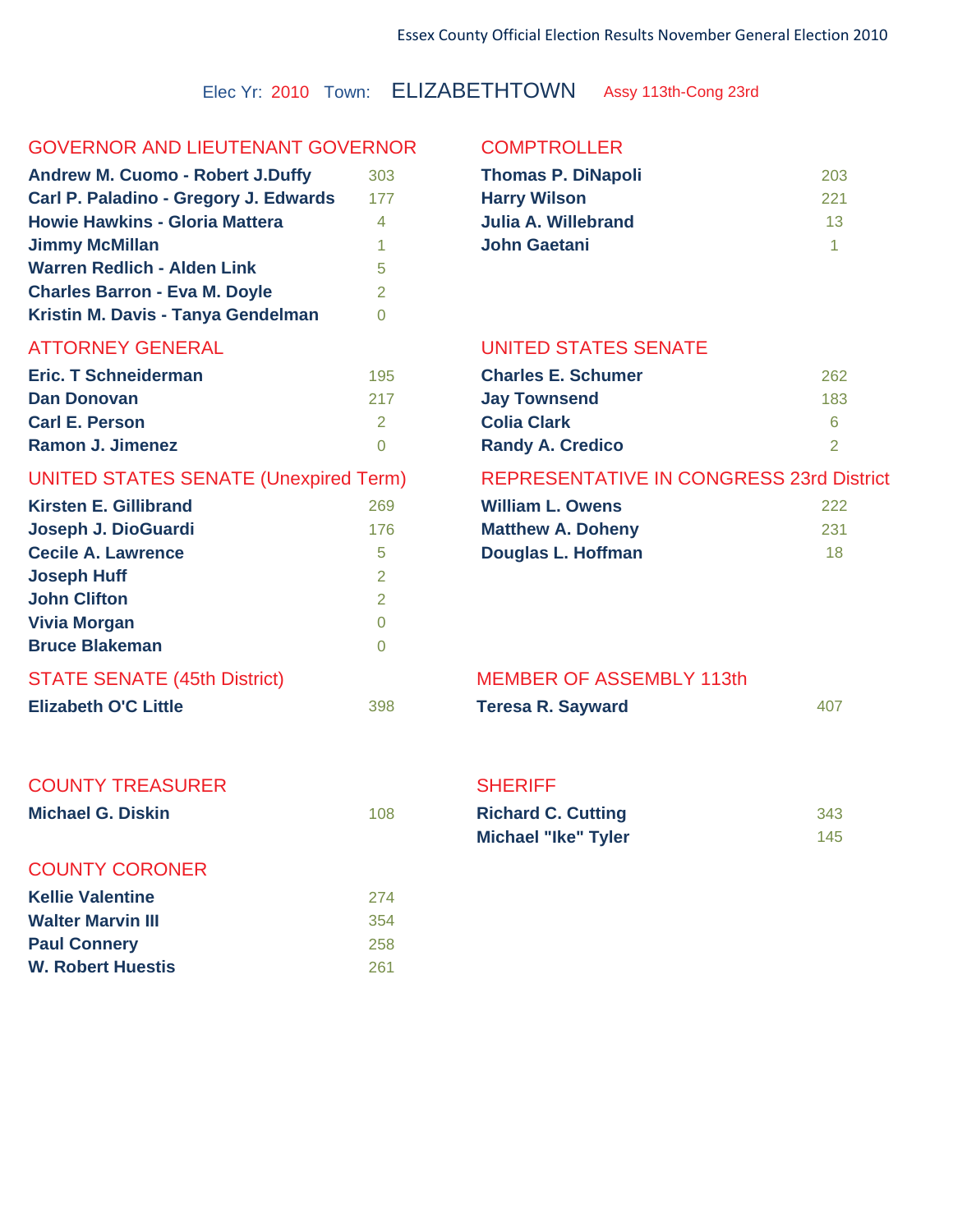Elec Yr: 2010 Town: ESSEX Assy 113th-Cong 23rd

## GOVERNOR AND LIEUTENANT GOVERNOR COMPTROLLER

| <b>Andrew M. Cuomo - Robert J.Duffy</b><br>Carl P. Paladino - Gregory J. Edwards<br><b>Howie Hawkins - Gloria Mattera</b> | 203<br>81<br>6 |
|---------------------------------------------------------------------------------------------------------------------------|----------------|
| <b>Jimmy McMillan</b><br>Warren Redlich - Alden Link                                                                      | 1<br>0         |
| <b>Charles Barron - Eva M. Doyle</b>                                                                                      | 0              |
| Kristin M. Davis - Tanya Gendelman                                                                                        | 0              |
| <b>ATTORNEY GENERAL</b>                                                                                                   |                |
| Eric. T Schneiderman                                                                                                      | 156            |
| <b>Dan Donovan</b>                                                                                                        | 110            |
| <b>Carl E. Person</b>                                                                                                     | $\overline{2}$ |
| <b>Ramon J. Jimenez</b>                                                                                                   | 0              |
| <b>UNITED STATES SENATE (Unexpired Term)</b>                                                                              |                |
| Kirsten E. Gillibrand                                                                                                     | 200            |
| Joseph J. DioGuardi                                                                                                       | 79             |
| <b>Cecile A. Lawrence</b>                                                                                                 | 1              |
| <b>Joseph Huff</b>                                                                                                        | 1              |

| $\overline{\mathbf{0}}$ |
|-------------------------|
| $\overline{1}$          |
| $\overline{1}$          |
|                         |

# STATE SENATE (45th District)

| <b>Elizabeth O'C Little</b> | 209 |
|-----------------------------|-----|
|                             |     |

#### COUNTY TREASURER

**John Clifton** 

**Vivia Morgan** 1 **Bruce Blakeman** 

| Michael G. Diskin        | 61  |
|--------------------------|-----|
| <b>COUNTY CORONER</b>    |     |
| <b>Kellie Valentine</b>  | 168 |
| <b>Walter Marvin III</b> | 180 |
| <b>Paul Connery</b>      | 158 |
| <b>W. Robert Huestis</b> | 170 |

| <b>Thomas P. DiNapoli</b> | 156 |
|---------------------------|-----|
| <b>Harry Wilson</b>       | 118 |
| Julia A. Willebrand       | 6   |
| <b>John Gaetani</b>       |     |

# UNITED STATES SENATE

| Charles E. Schumer      | 199 |
|-------------------------|-----|
| <b>Jay Townsend</b>     | 82. |
| Colia Clark             |     |
| <b>Randy A. Credico</b> | ર   |

# REPRESENTATIVE IN CONGRESS 23rd District

| <b>William L. Owens</b>  | 173 |
|--------------------------|-----|
| <b>Matthew A. Doheny</b> | 105 |
| Douglas L. Hoffman       |     |

# MEMBER OF ASSEMBLY 113th

| <b>Teresa R. Sayward</b> | 219 |
|--------------------------|-----|
|--------------------------|-----|

| <b>Richard C. Cutting</b>  | 151 |
|----------------------------|-----|
| <b>Michael "Ike" Tyler</b> | 103 |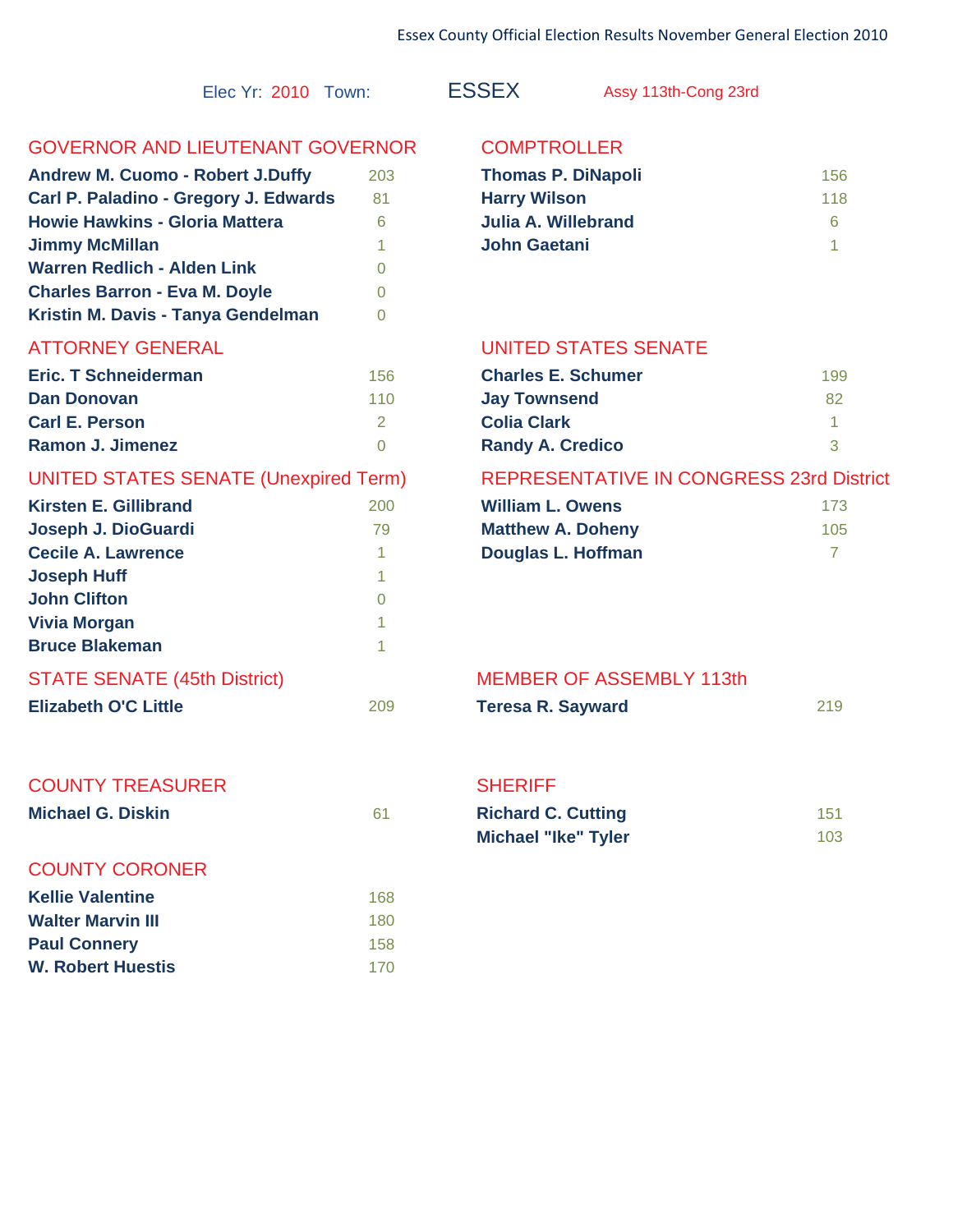Elec Yr: 2010 Town: **JAY** Assy 113th-Cong 23rd

## GOVERNOR AND LIEUTENANT GOVERNOR COMPTROLLER

| <b>Andrew M. Cuomo - Robert J.Duffy</b><br>Carl P. Paladino - Gregory J. Edwards | 551<br>296     |
|----------------------------------------------------------------------------------|----------------|
| <b>Howie Hawkins - Gloria Mattera</b>                                            | 13             |
| <b>Jimmy McMillan</b>                                                            | 6              |
| <b>Warren Redlich - Alden Link</b>                                               | 6              |
| <b>Charles Barron - Eva M. Doyle</b>                                             | 0              |
| Kristin M. Davis - Tanya Gendelman                                               | 3              |
| <b>ATTORNEY GENERAL</b>                                                          |                |
| Eric. T Schneiderman                                                             | 409            |
| <b>Dan Donovan</b>                                                               | 383            |
| <b>Carl E. Person</b>                                                            | 12             |
| <b>Ramon J. Jimenez</b>                                                          | $\Omega$       |
| <b>UNITED STATES SENATE (Unexpired Term)</b>                                     |                |
| <b>Kirsten E. Gillibrand</b>                                                     | 509            |
| Joseph J. DioGuardi                                                              | 310            |
| <b>Cecile A. Lawrence</b>                                                        | 14             |
| <b>Joseph Huff</b>                                                               | 3              |
| <b>John Clifton</b>                                                              | 5              |
| <b>Vivia Morgan</b>                                                              | $\overline{2}$ |
| <b>Bruce Blakeman</b>                                                            | 0              |
|                                                                                  |                |

# STATE SENATE (45th District)

| <b>Elizabeth O'C Little</b> | 678 |
|-----------------------------|-----|
|                             |     |

#### COUNTY TREASURER

| Michael G. Diskin        | 148 |
|--------------------------|-----|
| <b>COUNTY CORONER</b>    |     |
| <b>Kellie Valentine</b>  | 509 |
| <b>Walter Marvin III</b> | 509 |
| <b>Paul Connery</b>      | 476 |
| <b>W. Robert Huestis</b> | 483 |
|                          |     |

| <b>Thomas P. DiNapoli</b> | 373 |
|---------------------------|-----|
| <b>Harry Wilson</b>       | 421 |
| Julia A. Willebrand       | 35  |
| <b>John Gaetani</b>       | 5   |

# UNITED STATES SENATE

| <b>Charles E. Schumer</b> | 481             |
|---------------------------|-----------------|
| <b>Jay Townsend</b>       | 338             |
| Colia Clark               | 22 <sub>1</sub> |
| <b>Randy A. Credico</b>   |                 |

# REPRESENTATIVE IN CONGRESS 23rd District

| William L. Owens         | 433 |
|--------------------------|-----|
| <b>Matthew A. Doheny</b> | 382 |
| Douglas L. Hoffman       | 49  |

# MEMBER OF ASSEMBLY 113th

| <b>Teresa R. Sayward</b> | 666 |
|--------------------------|-----|
|--------------------------|-----|

| <b>Richard C. Cutting</b>  | 511 |
|----------------------------|-----|
| <b>Michael "Ike" Tyler</b> | 216 |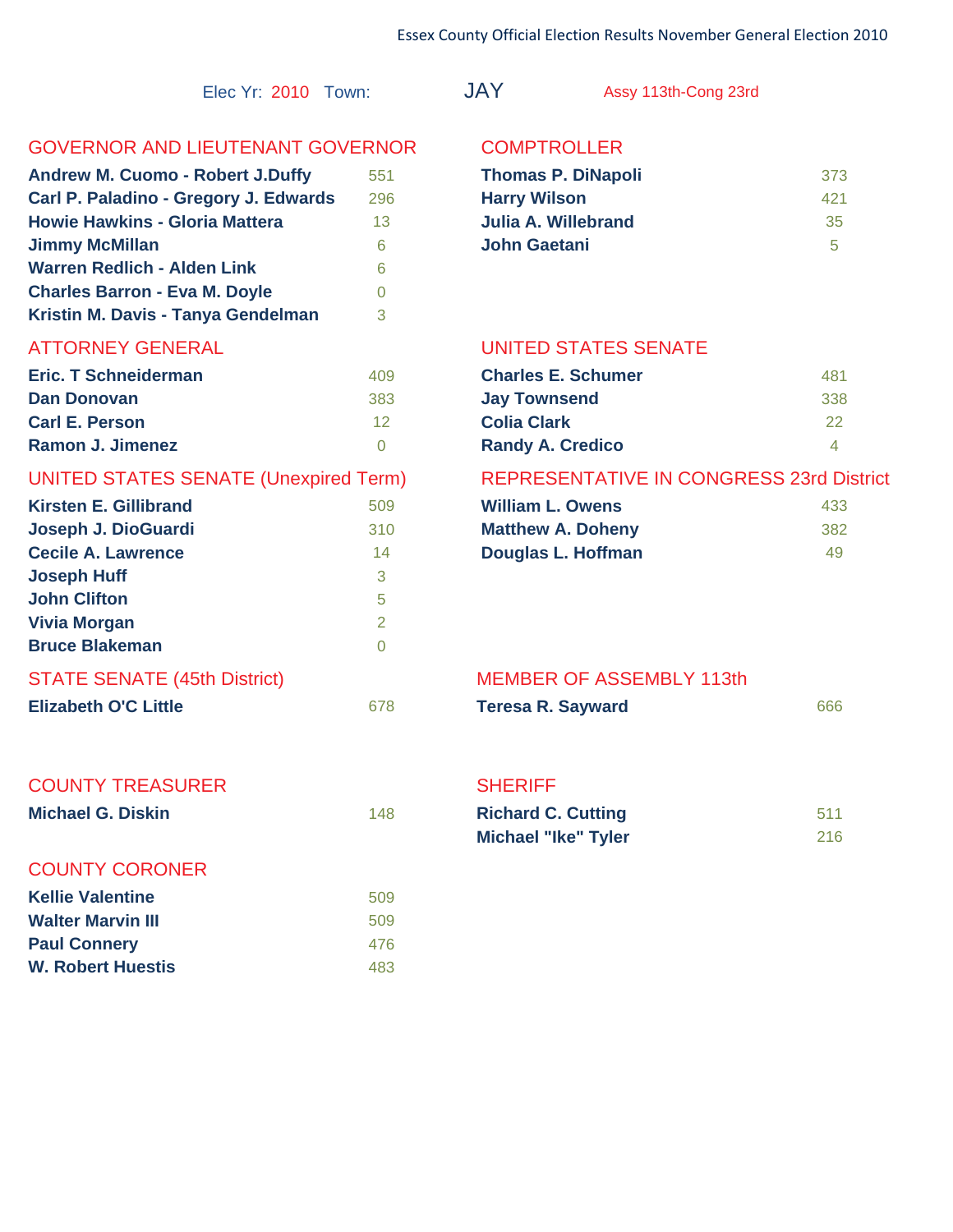Elec Yr: 2010 Town: KEENE Assy 113th-Cong 20th

## GOVERNOR AND LIEUTENANT GOVERNOR COMPTROLLER

| <b>Andrew M. Cuomo - Robert J.Duffy</b>      | 388            |
|----------------------------------------------|----------------|
| Carl P. Paladino - Gregory J. Edwards        | 129            |
| <b>Howie Hawkins - Gloria Mattera</b>        | 12             |
| <b>Jimmy McMillan</b>                        | 6              |
| <b>Warren Redlich - Alden Link</b>           | 3              |
| <b>Charles Barron - Eva M. Doyle</b>         | $\Omega$       |
| Kristin M. Davis - Tanya Gendelman           | 5              |
| <b>ATTORNEY GENERAL</b>                      |                |
| <b>Eric. T Schneiderman</b>                  | 304            |
| <b>Dan Donovan</b>                           | 185            |
| <b>Carl E. Person</b>                        | 8              |
| Ramon J. Jimenez                             | 1              |
| <b>UNITED STATES SENATE (Unexpired Term)</b> |                |
| <b>Kirsten E. Gillibrand</b>                 | 395            |
| Joseph J. DioGuardi                          | 127            |
| <b>Cecile A. Lawrence</b>                    | 1              |
| <b>Joseph Huff</b>                           | 1              |
| <b>John Clifton</b>                          | $\overline{2}$ |
| <b>Vivia Morgan</b>                          | 3              |
| <b>Bruce Blakeman</b>                        | $\overline{0}$ |

# STATE SENATE (45th District)

| <b>Elizabeth O'C Little</b> | 410 |
|-----------------------------|-----|
|                             |     |

#### COUNTY TREASURER

| <b>Michael G. Diskin</b> | 79  |
|--------------------------|-----|
| <b>COUNTY CORONER</b>    |     |
| <b>Kellie Valentine</b>  | 294 |
| <b>Walter Marvin III</b> | 341 |
| <b>Paul Connery</b>      | 279 |
| <b>W. Robert Huestis</b> | 277 |

| <b>Thomas P. DiNapoli</b>  | 274 |
|----------------------------|-----|
| <b>Harry Wilson</b>        | 218 |
| <b>Julia A. Willebrand</b> | -21 |
| John Gaetani               |     |

# UNITED STATES SENATE

| <b>Charles E. Schumer</b> | 362 |
|---------------------------|-----|
| <b>Jay Townsend</b>       | 159 |
| Colia Clark               |     |
| <b>Randy A. Credico</b>   |     |

## REPRESENTATIVE IN CONGRESS 20th District

| <b>Scott Murphy</b>          | 368 |
|------------------------------|-----|
| <b>Christopher P. Gibson</b> | 169 |

# MEMBER OF ASSEMBLY 113th

| <b>Teresa R. Sayward</b> | 409 |
|--------------------------|-----|
|--------------------------|-----|

| <b>Richard C. Cutting</b>  | 302 |
|----------------------------|-----|
| <b>Michael "Ike" Tyler</b> | 163 |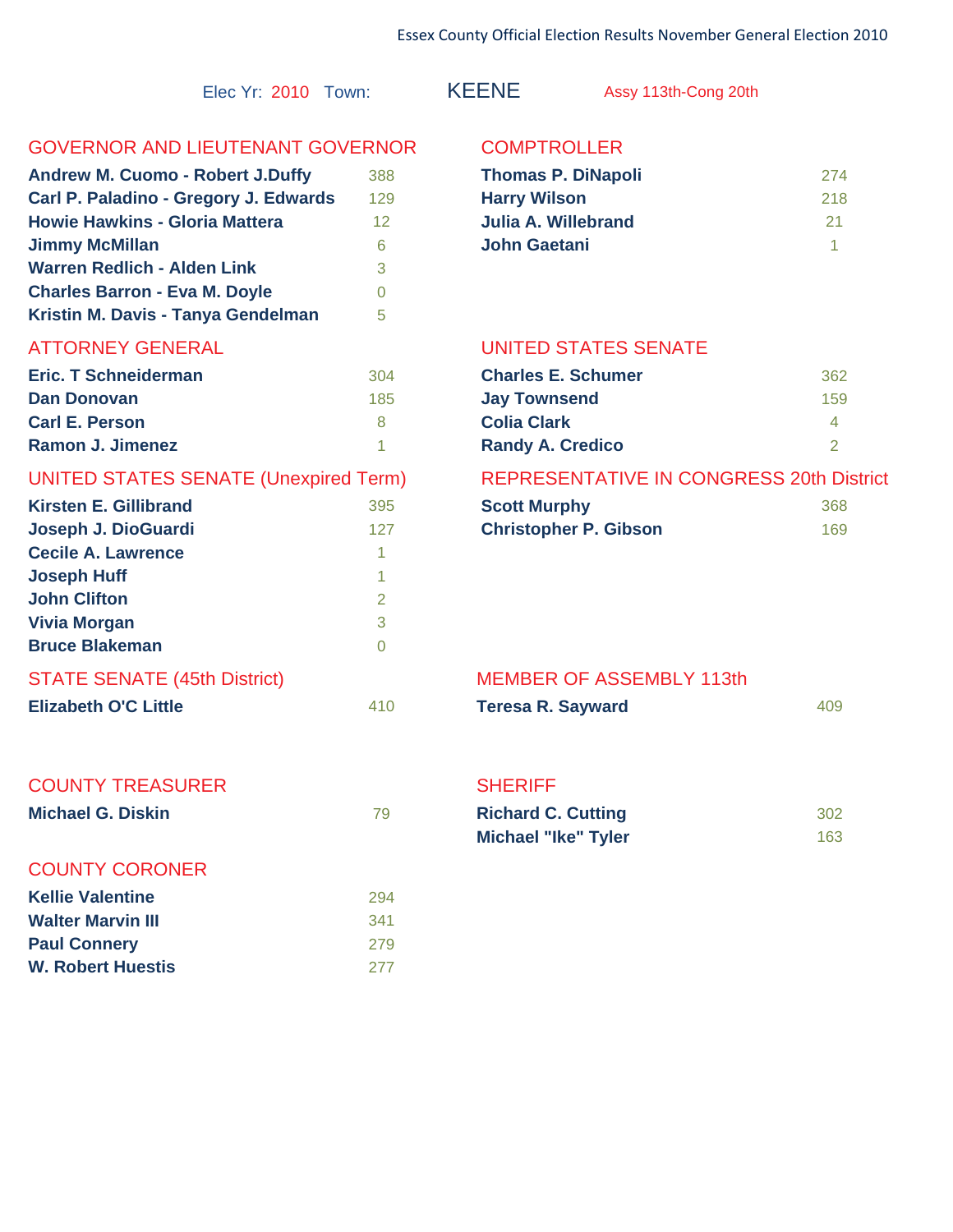Elec Yr: 2010 Town: LEWIS Assy 113th-Cong 23rd

#### GOVERNOR AND LIEUTENANT GOVERNOR COMPTROLLER

| <b>Andrew M. Cuomo - Robert J.Duffy</b>      | 297            |
|----------------------------------------------|----------------|
| Carl P. Paladino - Gregory J. Edwards        | 180            |
| <b>Howie Hawkins - Gloria Mattera</b>        | 7              |
| <b>Jimmy McMillan</b>                        | 9              |
| <b>Warren Redlich - Alden Link</b>           | $\overline{2}$ |
| <b>Charles Barron - Eva M. Doyle</b>         | $\Omega$       |
| Kristin M. Davis - Tanya Gendelman           | 1              |
| <b>ATTORNEY GENERAL</b>                      |                |
| <b>Eric. T Schneiderman</b>                  | 160            |
| <b>Dan Donovan</b>                           | 229            |
| <b>Carl E. Person</b>                        | 9              |
| <b>Ramon J. Jimenez</b>                      | 1              |
| <b>UNITED STATES SENATE (Unexpired Term)</b> |                |
| <b>Kirsten E. Gillibrand</b>                 | 251            |
| Joseph J. DioGuardi                          | 178            |
| <b>Cecile A. Lawrence</b>                    | 3              |
| <b>Joseph Huff</b>                           | $\overline{7}$ |
| <b>John Clifton</b>                          | 3              |
| <b>Vivia Morgan</b>                          | $\Omega$       |
| <b>Bruce Blakeman</b>                        | 0              |
|                                              |                |

# STATE SENATE (45th District)

| <b>Elizabeth O'C Little</b> | 420 |
|-----------------------------|-----|
|                             |     |

#### COUNTY TREASURER

| Michael G. Diskin        | 86  |
|--------------------------|-----|
| <b>COUNTY CORONER</b>    |     |
| <b>Kellie Valentine</b>  | 266 |
| <b>Walter Marvin III</b> | 333 |
| <b>Paul Connery</b>      | 254 |
| <b>W. Robert Huestis</b> | 263 |

| <b>Thomas P. DiNapoli</b> | 165 |
|---------------------------|-----|
| <b>Harry Wilson</b>       | 233 |
| Julia A. Willebrand       | 18. |
| John Gaetani              |     |

# UNITED STATES SENATE

| <b>Charles E. Schumer</b> | 235 |
|---------------------------|-----|
| <b>Jay Townsend</b>       | 189 |
| Colia Clark               | 6   |
| <b>Randy A. Credico</b>   | 5   |

## REPRESENTATIVE IN CONGRESS 23rd District

| <b>William L. Owens</b>  | 185 |
|--------------------------|-----|
| <b>Matthew A. Doheny</b> | 250 |
| Douglas L. Hoffman       | 24  |

# MEMBER OF ASSEMBLY 113th

| <b>Teresa R. Sayward</b> |  | 426 |
|--------------------------|--|-----|
|--------------------------|--|-----|

| <b>Richard C. Cutting</b>  | 360 |
|----------------------------|-----|
| <b>Michael "Ike" Tyler</b> | 137 |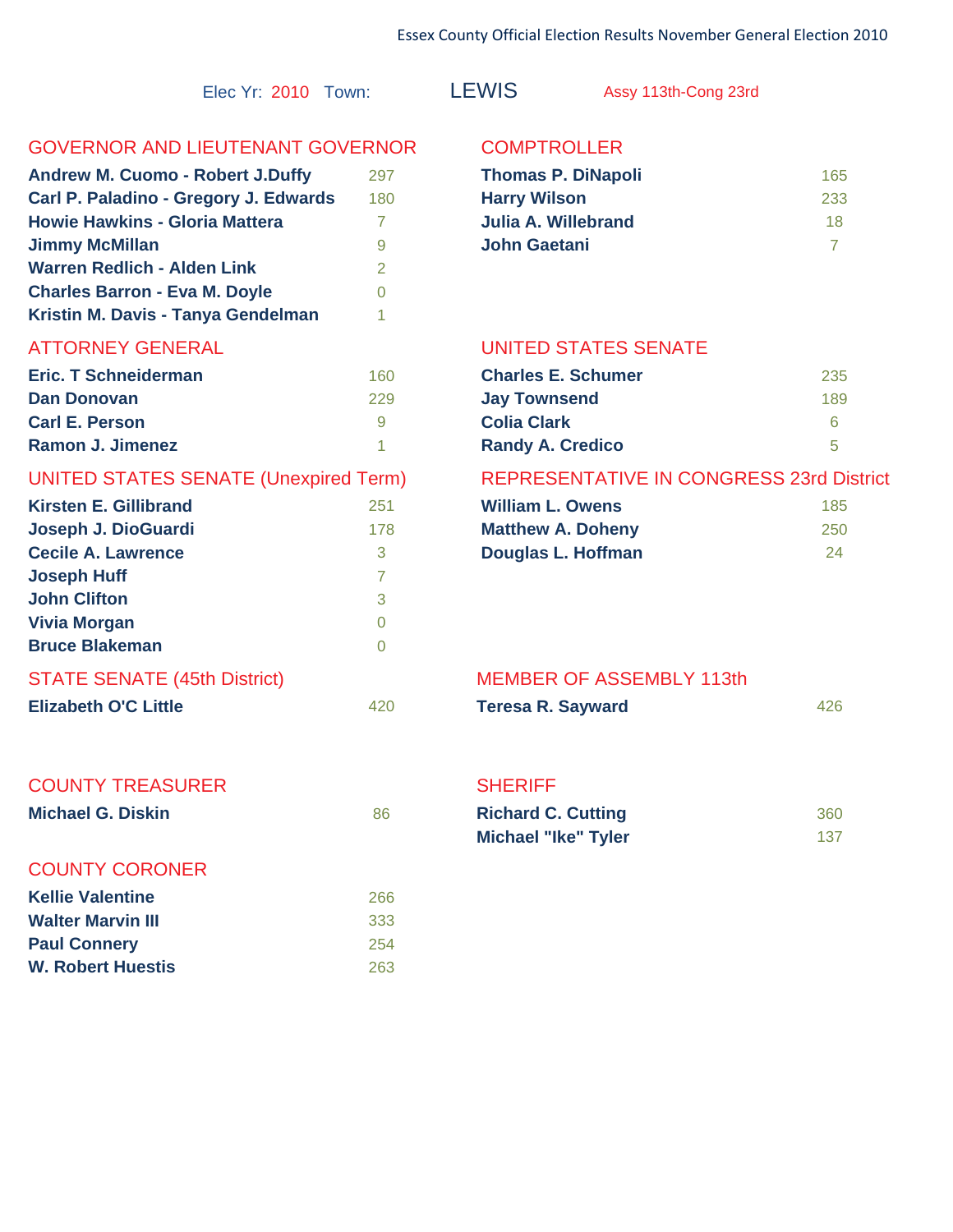Elec Yr: 2010 Town: MINERVA Assy 113th-Cong 23rd

## GOVERNOR AND LIEUTENANT GOVERNOR COMPTROLLER

| <b>Andrew M. Cuomo - Robert J.Duffy</b><br>Carl P. Paladino - Gregory J. Edwards | 203<br>135     |
|----------------------------------------------------------------------------------|----------------|
| <b>Howie Hawkins - Gloria Mattera</b>                                            | 16             |
| <b>Jimmy McMillan</b>                                                            | $\Omega$       |
| <b>Warren Redlich - Alden Link</b>                                               | 6              |
| <b>Charles Barron - Eva M. Doyle</b>                                             | $\overline{2}$ |
| Kristin M. Davis - Tanya Gendelman                                               | 4              |
| <b>ATTORNEY GENERAL</b>                                                          |                |
| Eric. T Schneiderman                                                             | 165            |
| <b>Dan Donovan</b>                                                               | 166            |
| <b>Carl E. Person</b>                                                            | 6              |
| <b>Ramon J. Jimenez</b>                                                          | 1              |
| <b>UNITED STATES SENATE (Unexpired Term)</b>                                     |                |
| <b>Kirsten E. Gillibrand</b>                                                     | 227            |
| Joseph J. DioGuardi                                                              | 124            |
| <b>Cecile A. Lawrence</b>                                                        | $\overline{7}$ |
| <b>Joseph Huff</b>                                                               | 0              |
| <b>John Clifton</b>                                                              | 1              |
| <b>Vivia Morgan</b>                                                              | O              |
| <b>Bruce Blakeman</b>                                                            | 0              |

# STATE SENATE (45th District)

| <b>Elizabeth O'C Little</b> | 280 |
|-----------------------------|-----|
|                             |     |

#### COUNTY TREASURER

| Michael G. Diskin        | 64  |
|--------------------------|-----|
| <b>COUNTY CORONER</b>    |     |
| <b>Kellie Valentine</b>  | 175 |
| <b>Walter Marvin III</b> | 159 |
| <b>Paul Connery</b>      | 169 |
| <b>W. Robert Huestis</b> | 162 |
| <b>TOWN JUSTICE</b>      |     |
| <b>Bonnie J. McNally</b> | 138 |
| <b>Daniel L. Palmer</b>  | 175 |

| <b>Thomas P. DiNapoli</b> | 145             |
|---------------------------|-----------------|
| <b>Harry Wilson</b>       | 179             |
| Julia A. Willebrand       | 15 <sub>1</sub> |
| <b>John Gaetani</b>       | З               |

# UNITED STATES SENATE

| <b>Charles E. Schumer</b> | 207 |
|---------------------------|-----|
| <b>Jay Townsend</b>       | 135 |
| Colia Clark               |     |
| <b>Randy A. Credico</b>   |     |

## REPRESENTATIVE IN CONGRESS 23rd District

| William L. Owens         | 171 |
|--------------------------|-----|
| <b>Matthew A. Doheny</b> | 145 |
| Douglas L. Hoffman       | 19  |

# MEMBER OF ASSEMBLY 113th

| <b>Teresa R. Sayward</b> | 260 |
|--------------------------|-----|
|--------------------------|-----|

| <b>Richard C. Cutting</b>  | 205 |
|----------------------------|-----|
| <b>Michael "Ike" Tyler</b> | 60  |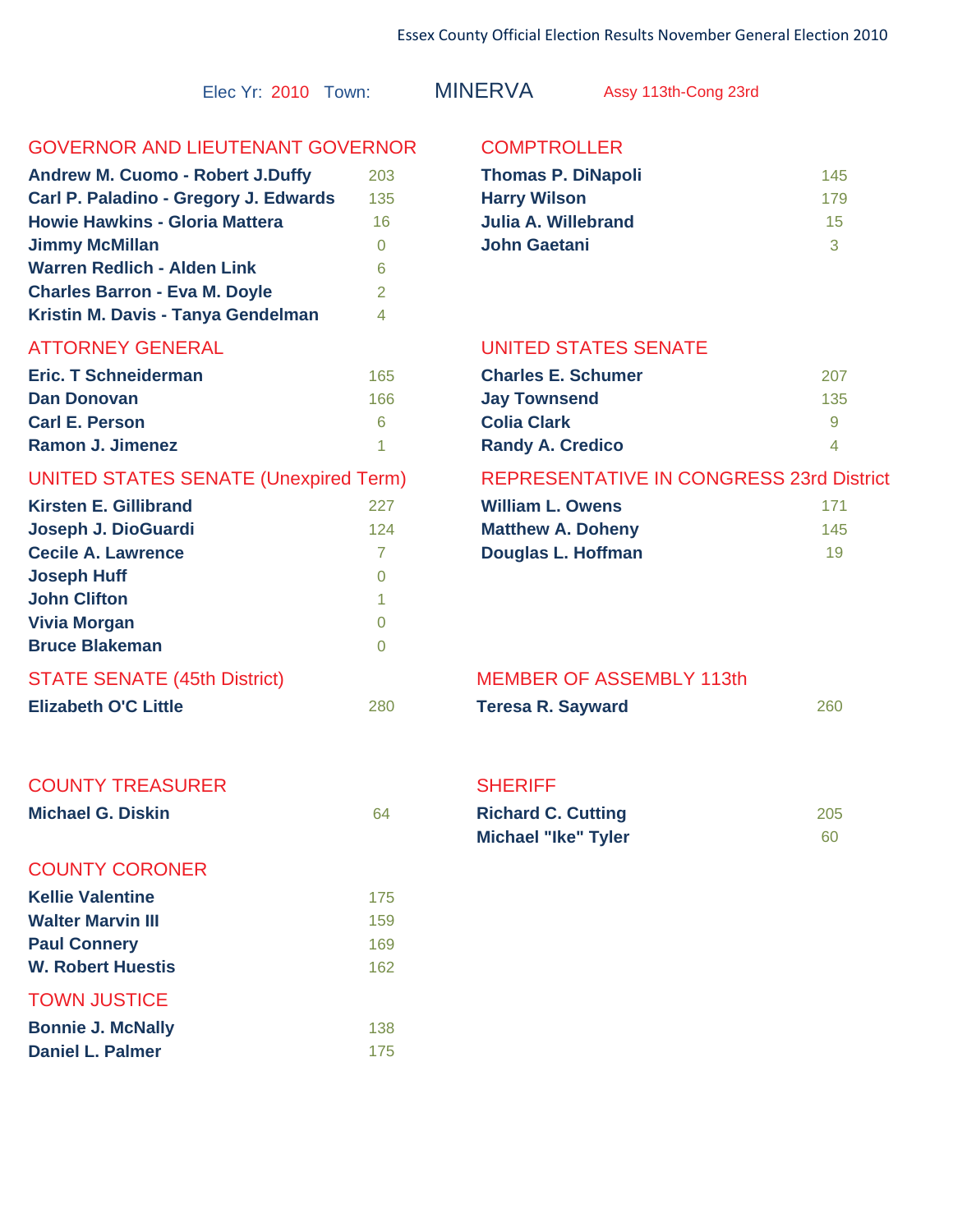Elec Yr: 2010 Town: MORIAH Assy 113th-Cong 23rd

## GOVERNOR AND LIEUTENANT GOVERNOR COMPTROLLER

| <b>Andrew M. Cuomo - Robert J.Duffy</b>      | 834 |
|----------------------------------------------|-----|
| Carl P. Paladino - Gregory J. Edwards        | 434 |
| <b>Howie Hawkins - Gloria Mattera</b>        | 9   |
| <b>Jimmy McMillan</b>                        | 10  |
| <b>Warren Redlich - Alden Link</b>           | 8   |
| <b>Charles Barron - Eva M. Doyle</b>         | 0   |
| Kristin M. Davis - Tanya Gendelman           | 6   |
| <b>ATTORNEY GENERAL</b>                      |     |
| Eric. T Schneiderman                         | 528 |
| <b>Dan Donovan</b>                           | 548 |
| <b>Carl E. Person</b>                        | 18  |
| <b>Ramon J. Jimenez</b>                      | 3   |
| <b>UNITED STATES SENATE (Unexpired Term)</b> |     |
| <b>Kirsten E. Gillibrand</b>                 | 733 |
| Joseph J. DioGuardi                          | 442 |
| <b>Cecile A. Lawrence</b>                    | 11  |
| <b>Joseph Huff</b>                           | 6   |
| <b>John Clifton</b>                          | 1   |
| <b>Vivia Morgan</b>                          | 4   |
| <b>Bruce Blakeman</b>                        | 4   |
|                                              |     |

# STATE SENATE (45th District)

| <b>Elizabeth O'C Little</b> | 1065 |
|-----------------------------|------|
|                             |      |

# COUNTY TREASURER

| <b>COUNTY CORONER</b> |  |
|-----------------------|--|

| <b>Kellie Valentine</b>   | 898  |
|---------------------------|------|
| <b>Walter Marvin III</b>  | 780  |
| <b>Paul Connery</b>       | 790  |
| <b>W. Robert Huestis</b>  | 728  |
| <b>TOWN JUSTICE</b>       |      |
| <b>Jeff F. Farnsworth</b> | 1056 |

**Michael G. Diskin** 303

| <b>Thomas P. DiNapoli</b>  | 505 |
|----------------------------|-----|
| <b>Harry Wilson</b>        | 619 |
| <b>Julia A. Willebrand</b> | 40  |
| John Gaetani               |     |

# UNITED STATES SENATE

| <b>Charles E. Schumer</b> | 722 |
|---------------------------|-----|
| <b>Jay Townsend</b>       | 459 |
| Colia Clark               | 14  |
| <b>Randy A. Credico</b>   |     |

## REPRESENTATIVE IN CONGRESS 23rd District

| <b>William L. Owens</b>  | 628 |
|--------------------------|-----|
| <b>Matthew A. Doheny</b> | 571 |
| Douglas L. Hoffman       | .56 |

## MEMBER OF ASSEMBLY 113th

| <b>Teresa R. Sayward</b> | 1100 |
|--------------------------|------|
|--------------------------|------|

| <b>Richard C. Cutting</b>  | 722 |
|----------------------------|-----|
| <b>Michael "Ike" Tyler</b> | 546 |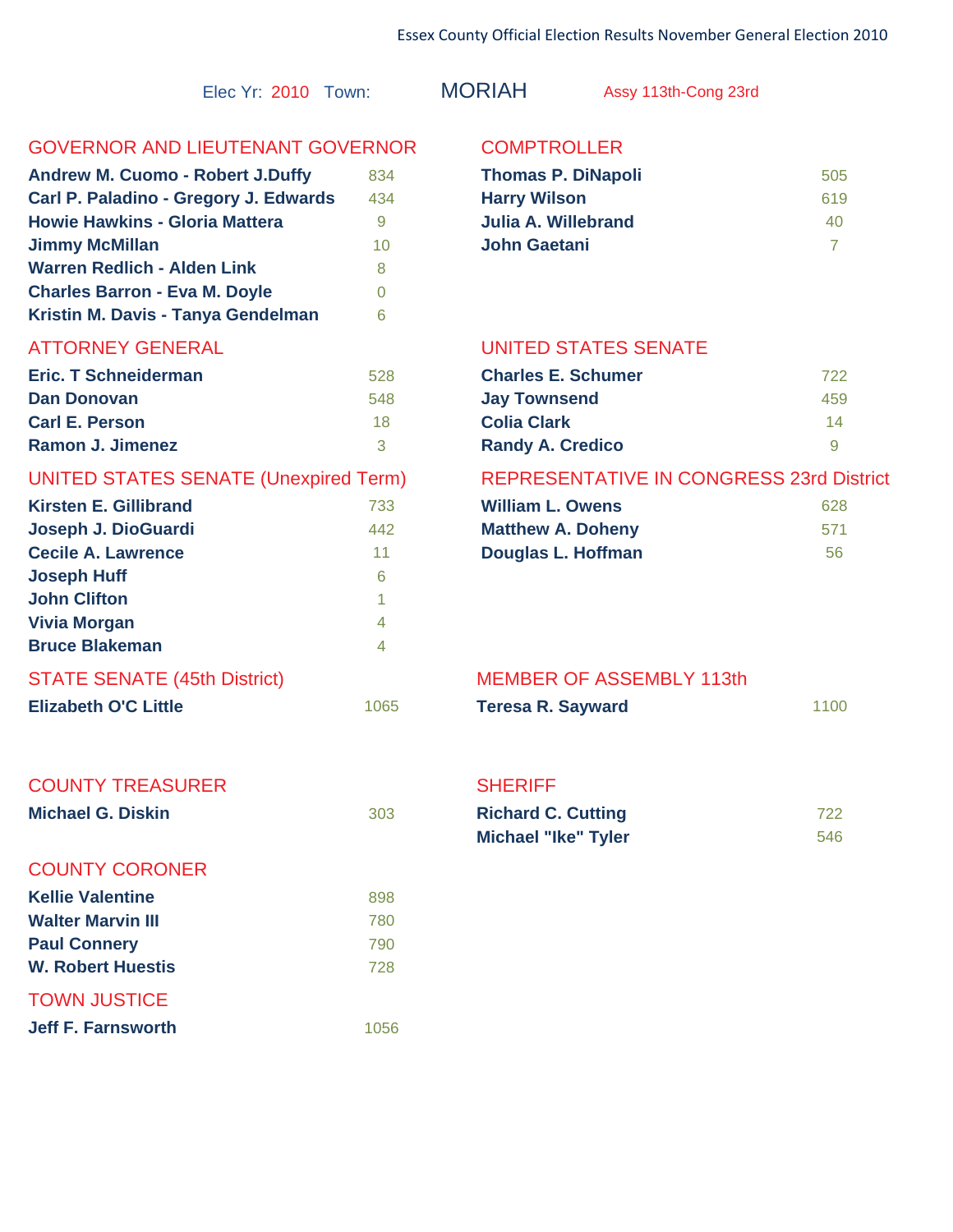Elec Yr: 2010 Town: NEWCOMB Assy 113th-Cong 23rd

## GOVERNOR AND LIEUTENANT GOVERNOR COMPTROLLER

| <b>Andrew M. Cuomo - Robert J.Duffy</b>                                  | 155            |
|--------------------------------------------------------------------------|----------------|
| Carl P. Paladino - Gregory J. Edwards                                    | 88             |
| <b>Howie Hawkins - Gloria Mattera</b>                                    | 6              |
| <b>Jimmy McMillan</b>                                                    | $\overline{2}$ |
| <b>Warren Redlich - Alden Link</b>                                       | 3              |
| <b>Charles Barron - Eva M. Doyle</b>                                     | 0              |
| Kristin M. Davis - Tanya Gendelman                                       | 1              |
| <b>ATTORNEY GENERAL</b>                                                  |                |
| <b>Eric. T Schneiderman</b>                                              | 105            |
| <b>Dan Donovan</b>                                                       | 123            |
| <b>Carl E. Person</b>                                                    | 1              |
| <b>Ramon J. Jimenez</b>                                                  | 0              |
| <b>UNITED STATES SENATE (Unexpired Term)</b>                             |                |
| <b>Kirsten E. Gillibrand</b>                                             | 150            |
| Joseph J. DioGuardi                                                      | 90             |
| <b>Cecile A. Lawrence</b>                                                | $\Omega$       |
| <b>Joseph Huff</b>                                                       | $\Omega$       |
| <b>John Clifton</b>                                                      | 1              |
| <b>Vivia Morgan</b>                                                      | 0              |
| <b>Bruce Blakeman</b>                                                    | 1              |
| $Q = \mathbf{A} + \mathbf{C}$ $Q = \mathbf{A} + \mathbf{A} + \mathbf{C}$ |                |

## STATE SENATE (45th District)

| <b>Elizabeth O'C Little</b> | 209 |
|-----------------------------|-----|
|                             |     |

#### COUNTY TREASURER

| <b>COUNTY CORONER</b> |  |
|-----------------------|--|

| <b>Kellie Valentine</b>      | 144 |
|------------------------------|-----|
| <b>Walter Marvin III</b>     | 135 |
| <b>Paul Connery</b>          | 138 |
| <b>W. Robert Huestis</b>     | 132 |
| <b>TOWN JUSTICE</b>          |     |
| <b>Andrew V. Stengrevics</b> | 150 |

**Michael G. Diskin** 45

| <b>Thomas P. DiNapoli</b>  | 100 |
|----------------------------|-----|
| <b>Harry Wilson</b>        | 124 |
| <b>Julia A. Willebrand</b> | 6   |
| <b>John Gaetani</b>        |     |

# UNITED STATES SENATE

| <b>Charles E. Schumer</b> | 141 |
|---------------------------|-----|
| <b>Jay Townsend</b>       | 102 |
| Colia Clark               |     |
| <b>Randy A. Credico</b>   |     |

## REPRESENTATIVE IN CONGRESS 23rd District

| <b>William L. Owens</b>  | 110 |
|--------------------------|-----|
| <b>Matthew A. Doheny</b> | 121 |
| Douglas L. Hoffman       |     |

## MEMBER OF ASSEMBLY 113th

| <b>Teresa R. Sayward</b> |  |
|--------------------------|--|
|--------------------------|--|

#### **SHERIFF**

| <b>Richard C. Cutting</b>  | 148 |
|----------------------------|-----|
| <b>Michael "Ike" Tyler</b> | .51 |

## COUNCILMAN (UNEXPIRED TERM)

| <b>Joseph Lapointe</b> | 18  |
|------------------------|-----|
| <b>Joseph Novak</b>    | -91 |
| Donald R. Bott         | 141 |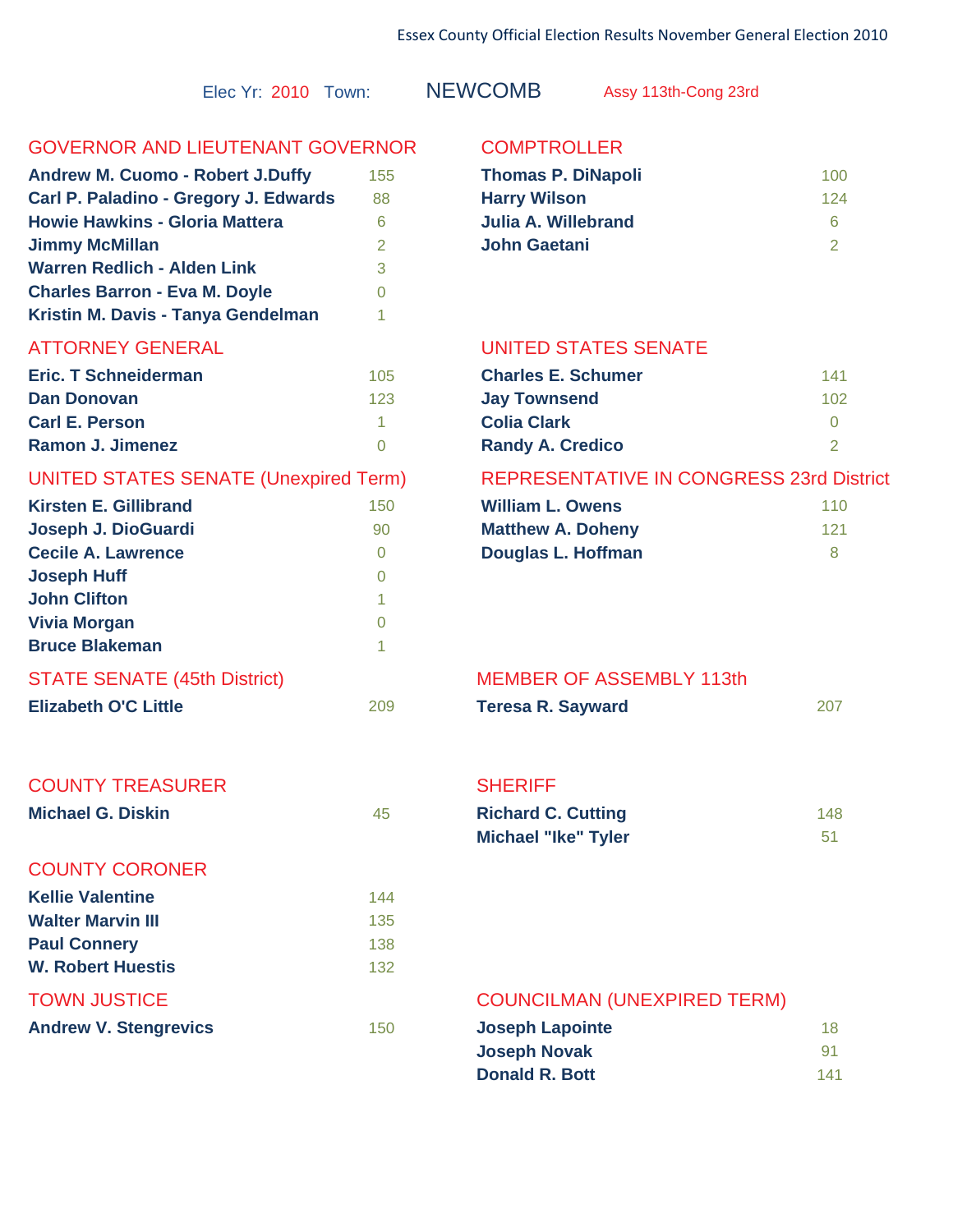Elec Yr: 2010 Town: NORTH ELBA Assy 113th-Cong 20th

## GOVERNOR AND LIEUTENANT GOVERNOR COMPTROLLER

| <b>Andrew M. Cuomo - Robert J.Duffy</b>      | 1505           |
|----------------------------------------------|----------------|
| Carl P. Paladino - Gregory J. Edwards        | 629            |
| <b>Howie Hawkins - Gloria Mattera</b>        | 28             |
| <b>Jimmy McMillan</b>                        | 17             |
| Warren Redlich - Alden Link                  | 43             |
| <b>Charles Barron - Eva M. Doyle</b>         | $\mathbf{1}$   |
| Kristin M. Davis - Tanya Gendelman           | 14             |
| <b>ATTORNEY GENERAL</b>                      |                |
| Eric. T Schneiderman                         | 1077           |
| <b>Dan Donovan</b>                           | 981            |
| <b>Carl E. Person</b>                        | 21             |
| <b>Ramon J. Jimenez</b>                      | $\overline{2}$ |
| <b>UNITED STATES SENATE (Unexpired Term)</b> |                |
| <b>Kirsten E. Gillibrand</b>                 | 1429           |
| Joseph J. DioGuardi                          | 740            |
| <b>Cecile A. Lawrence</b>                    | 12             |
| <b>Joseph Huff</b>                           | 6              |
| <b>John Clifton</b>                          | 13             |
| <b>Vivia Morgan</b>                          | 5              |
| <b>Bruce Blakeman</b>                        | 0              |
| <b>STATE SENATE (45th District)</b>          |                |

| <b>Thomas P. DiNapoli</b> | 999  |
|---------------------------|------|
| <b>Harry Wilson</b>       | 1053 |
| Julia A. Willebrand       | 53   |
| John Gaetani              | 11   |

# UNITED STATES SENATE

| <b>Charles E. Schumer</b> | 1389 |
|---------------------------|------|
| <b>Jay Townsend</b>       | 775  |
| Colia Clark               | -21  |
| <b>Randy A. Credico</b>   | 16   |

## REPRESENTATIVE IN CONGRESS 20th District

| <b>Scott Murphy</b>          | 1268 |
|------------------------------|------|
| <b>Christopher P. Gibson</b> | 935  |

## MEMBER OF ASSEMBLY 113th

| <b>Teresa R. Sayward</b> | 1647 |
|--------------------------|------|
|--------------------------|------|

#### **SHERIFF**

| <b>Richard C. Cutting</b>  | 1313 |
|----------------------------|------|
| <b>Michael "Ike" Tyler</b> | -322 |

#### **Michael G. Diskin** 289 COUNTY TREASURER

| <b>COUNTY CORONER</b> |  |
|-----------------------|--|

| <b>Kellie Valentine</b>  | 1241 |
|--------------------------|------|
| <b>Walter Marvin III</b> | 1222 |
| <b>Paul Connery</b>      | 1168 |
| <b>W. Robert Huestis</b> | 1136 |

**Elizabeth O'C Little** 1693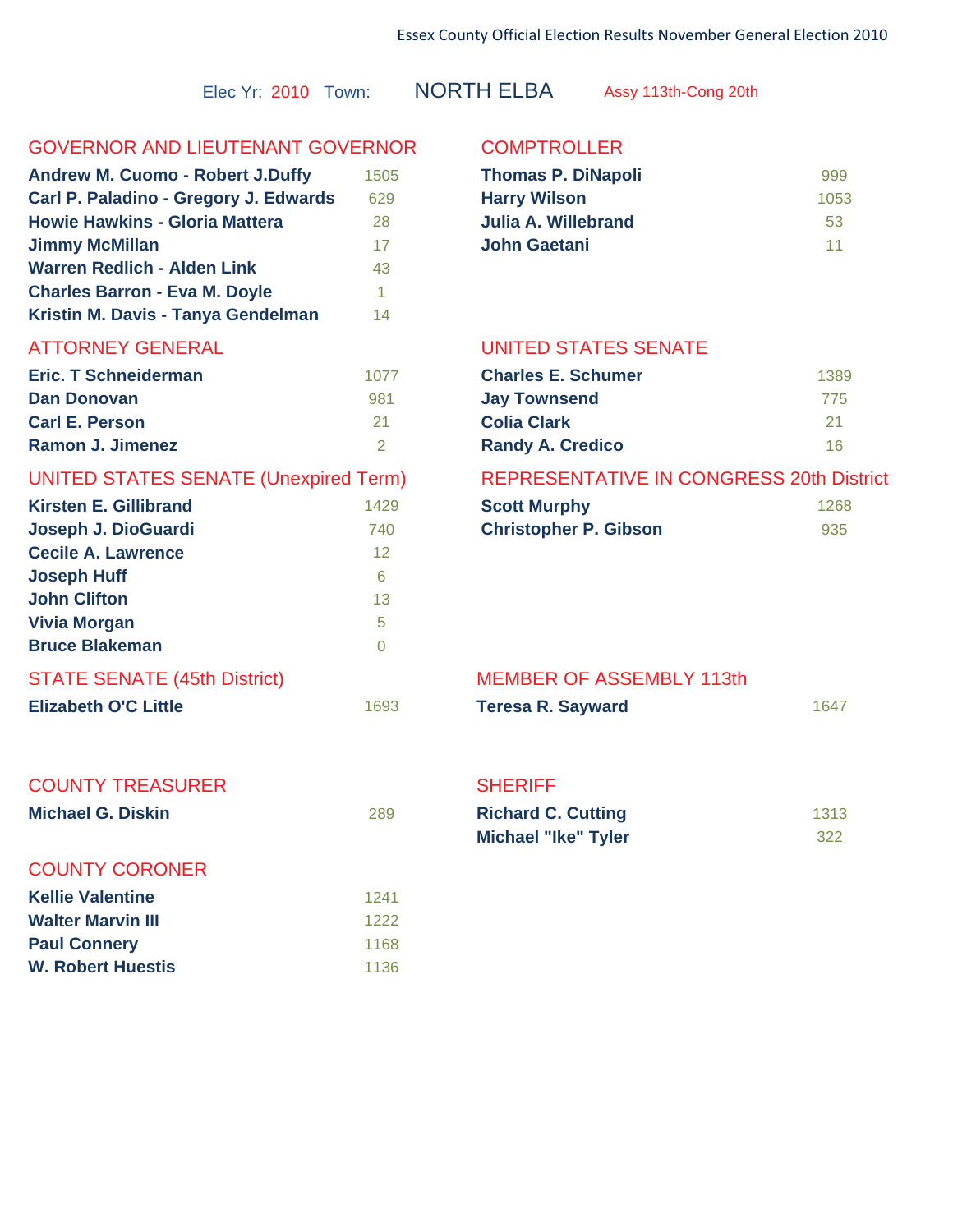Elec Yr: 2010 Town: NORTH HUDSON Assy 113th-Cong 20th

## GOVERNOR AND LIEUTENANT GOVERNOR COMPTROLLER

| <b>Andrew M. Cuomo - Robert J.Duffy</b>     | 55       |
|---------------------------------------------|----------|
| Carl P. Paladino - Gregory J. Edwards       | 63       |
| <b>Howie Hawkins - Gloria Mattera</b>       | 3        |
| <b>Jimmy McMillan</b>                       | $\Omega$ |
| Warren Redlich - Alden Link                 | 1        |
| <b>Charles Barron - Eva M. Doyle</b>        | 0        |
| Kristin M. Davis - Tanya Gendelman          | Ω        |
| <b>ATTORNEY GENERAL</b>                     |          |
| Eric. T Schneiderman                        | 31       |
| <b>Dan Donovan</b>                          | 75       |
| <b>Carl E. Person</b>                       | 0        |
| <b>Ramon J. Jimenez</b>                     | 1        |
| <b>UNITED STATES SENATE (Unexpired Term</b> |          |
| Kirsten E. Gillibrand                       | 64       |
| Joseph J. DioGuardi                         | 48       |

| hneiderman     | 31 | CI |
|----------------|----|----|
| wan            | 75 | Ja |
| erson          |    | C. |
| <b>Jimenez</b> |    | R. |
|                |    |    |

#### UNITED STATES SENATE (Unexpired Term)

| <b>Kirsten E. Gillibrand</b> | 64 |
|------------------------------|----|
| Joseph J. DioGuardi          | 48 |
| <b>Cecile A. Lawrence</b>    | 2  |
| <b>Joseph Huff</b>           | 1  |
| <b>John Clifton</b>          | 1  |
| Vivia Morgan                 | Ω  |
| <b>Bruce Blakeman</b>        | Λ  |
|                              |    |

# STATE SENATE (45th District)

| 107 |
|-----|
|     |

#### COUNTY TREASURER

| <b>Michael G. Diskin</b> | 28 |
|--------------------------|----|
| <b>COUNTY CORONER</b>    |    |
| <b>Kellie Valentine</b>  | 74 |
| <b>Walter Marvin III</b> | 75 |
| <b>Paul Connery</b>      | 80 |
| <b>W. Robert Huestis</b> | 75 |

| 28 |
|----|
| 75 |
|    |
|    |
|    |

# UNITED STATES SENATE

| 48 |
|----|
| 61 |
| 3. |
|    |
|    |

## REPRESENTATIVE IN CONGRESS 20th District

| <b>Scott Murphy</b>          | .52 |
|------------------------------|-----|
| <b>Christopher P. Gibson</b> | 65  |

# MEMBER OF ASSEMBLY 113th

| <b>Teresa R. Sayward</b> | 107 |
|--------------------------|-----|
|--------------------------|-----|

| <b>Richard C. Cutting</b>  | 84. |
|----------------------------|-----|
| <b>Michael "Ike" Tyler</b> | .33 |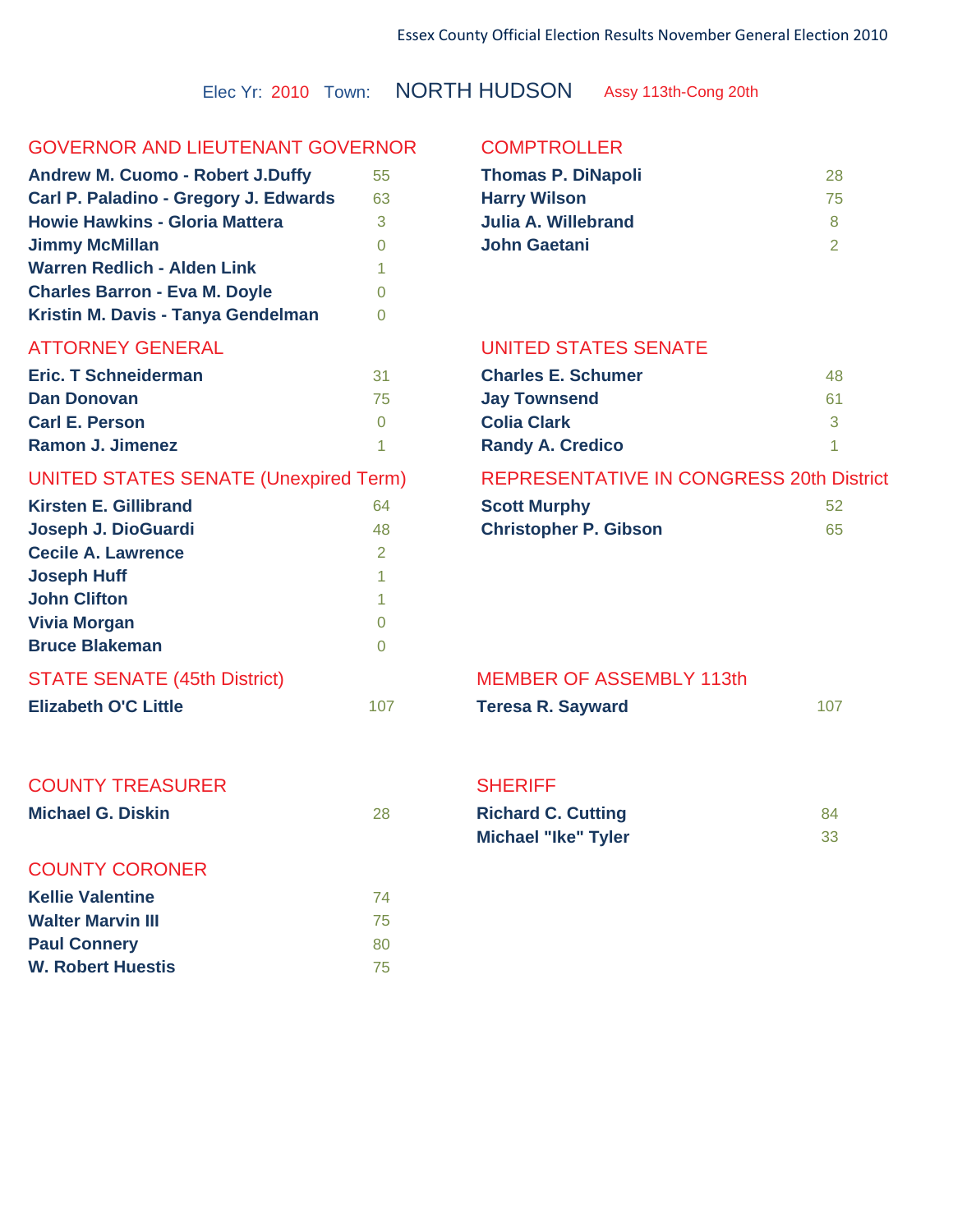Elec Yr: 2010 Town: SCHROON Assy 113th-Cong 20th

## GOVERNOR AND LIEUTENANT GOVERNOR COMPTROLLER

| <b>Andrew M. Cuomo - Robert J.Duffy</b>      | 337            |
|----------------------------------------------|----------------|
| Carl P. Paladino - Gregory J. Edwards        | 385            |
| <b>Howie Hawkins - Gloria Mattera</b>        | 14             |
| <b>Jimmy McMillan</b>                        | 6              |
| <b>Warren Redlich - Alden Link</b>           | 9              |
| <b>Charles Barron - Eva M. Doyle</b>         | $\Omega$       |
| Kristin M. Davis - Tanya Gendelman           | 11             |
| <b>ATTORNEY GENERAL</b>                      |                |
| Eric. T Schneiderman                         | 243            |
| <b>Dan Donovan</b>                           | 458            |
| <b>Carl E. Person</b>                        | 9              |
| <b>Ramon J. Jimenez</b>                      | 0              |
| <b>UNITED STATES SENATE (Unexpired Term)</b> |                |
| <b>Kirsten E. Gillibrand</b>                 | 358            |
| Joseph J. DioGuardi                          | 374            |
| <b>Cecile A. Lawrence</b>                    | $\overline{7}$ |
| <b>Joseph Huff</b>                           | 4              |
| <b>John Clifton</b>                          | $\overline{2}$ |
| <b>Vivia Morgan</b>                          | $\overline{2}$ |
| <b>Bruce Blakeman</b>                        | 1              |
|                                              |                |

# STATE SENATE (45th District)

| <b>Elizabeth O'C Little</b> | 648 |
|-----------------------------|-----|
|                             |     |

#### COUNTY TREASURER

| Michael G. Diskin        | 126 |
|--------------------------|-----|
| <b>COUNTY CORONER</b>    |     |
| <b>Kellie Valentine</b>  | 510 |
| <b>Walter Marvin III</b> | 503 |
| <b>Paul Connery</b>      | 518 |
| <b>W. Robert Huestis</b> | 506 |

| <b>Thomas P. DiNapoli</b>  | 205 |
|----------------------------|-----|
| <b>Harry Wilson</b>        | 484 |
| <b>Julia A. Willebrand</b> | -21 |
| <b>John Gaetani</b>        | 5   |

# UNITED STATES SENATE

| <b>Charles E. Schumer</b> | 306 |
|---------------------------|-----|
| <b>Jay Townsend</b>       | 412 |
| Colia Clark               | 10  |
| <b>Randy A. Credico</b>   | ิค  |

## REPRESENTATIVE IN CONGRESS 20th District

| <b>Scott Murphy</b>          | .300 |
|------------------------------|------|
| <b>Christopher P. Gibson</b> | 452  |

## MEMBER OF ASSEMBLY 113th

|  | <b>Teresa R. Sayward</b> | 634 |
|--|--------------------------|-----|
|--|--------------------------|-----|

| <b>Richard C. Cutting</b>  | 512 |
|----------------------------|-----|
| <b>Michael "Ike" Tyler</b> | 143 |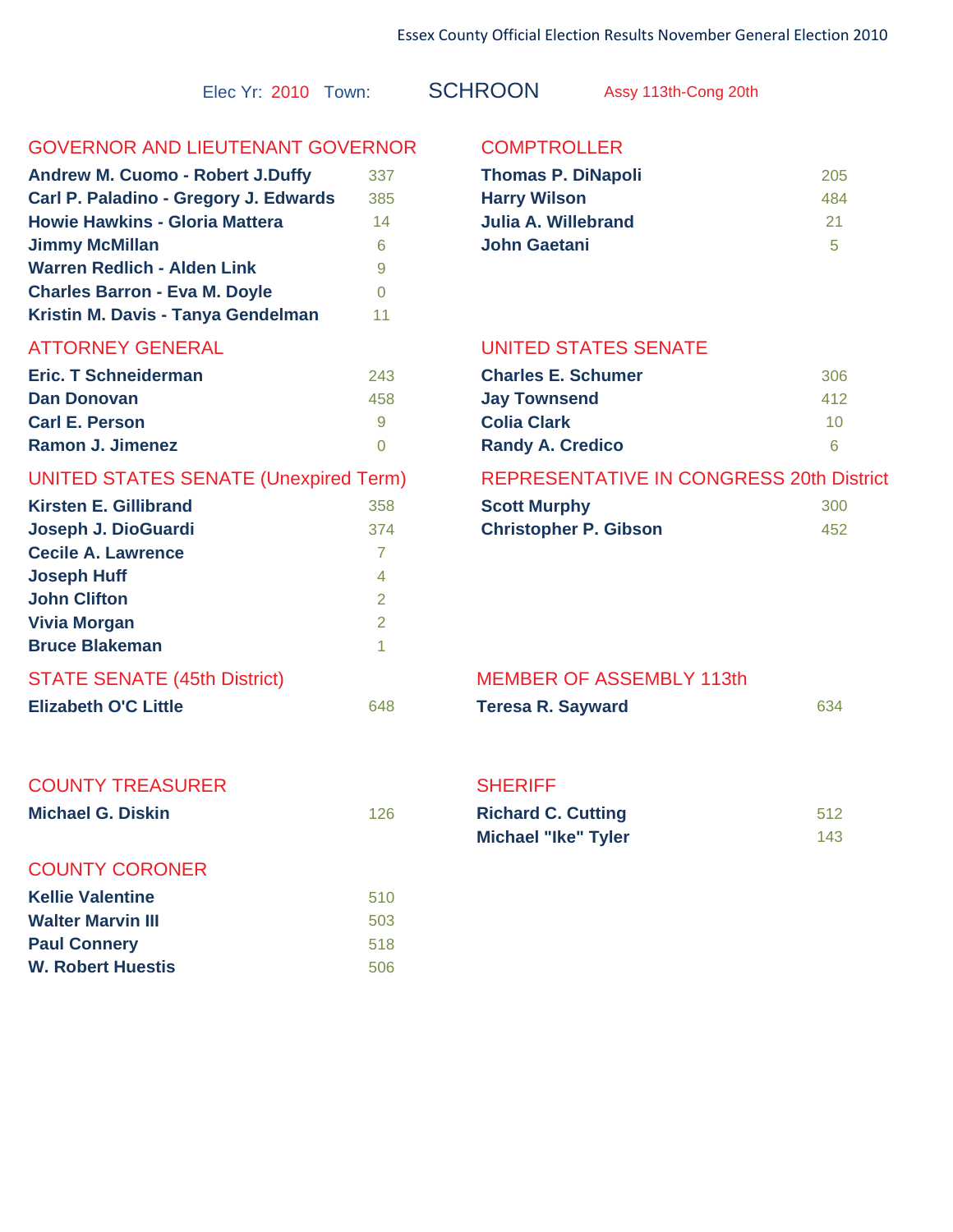Elec Yr: 2010 Town: ST ARMAND Assy 114th-Cong 23rd

## GOVERNOR AND LIEUTENANT GOVERNOR COMPTROLLER

| <b>Andrew M. Cuomo - Robert J.Duffy</b><br>Carl P. Paladino - Gregory J. Edwards | 319<br>162     |
|----------------------------------------------------------------------------------|----------------|
| <b>Howie Hawkins - Gloria Mattera</b>                                            | 11             |
| <b>Jimmy McMillan</b>                                                            | 5              |
| <b>Warren Redlich - Alden Link</b>                                               | 5              |
| <b>Charles Barron - Eva M. Doyle</b>                                             | 1              |
| Kristin M. Davis - Tanya Gendelman                                               | 7              |
| <b>ATTORNEY GENERAL</b>                                                          |                |
| <b>Eric. T Schneiderman</b>                                                      | 239            |
| <b>Dan Donovan</b>                                                               | 209            |
| <b>Carl E. Person</b>                                                            | 10             |
| <b>Ramon J. Jimenez</b>                                                          | $\overline{2}$ |
| <b>UNITED STATES SENATE (Unexpired Term)</b>                                     |                |
| <b>Kirsten E. Gillibrand</b>                                                     | 319            |
| Joseph J. DioGuardi                                                              | 166            |
| <b>Cecile A. Lawrence</b>                                                        | 4              |
| <b>Joseph Huff</b>                                                               | 1              |
| <b>John Clifton</b>                                                              | 1              |
| <b>Vivia Morgan</b>                                                              | 3              |
| <b>Bruce Blakeman</b>                                                            | 1              |

| <b>Elizabeth O'C Little</b> |  |
|-----------------------------|--|
|                             |  |

#### COUNTY TREASURER

| Michael G. Diskin        | 88  |
|--------------------------|-----|
| <b>COUNTY CORONER</b>    |     |
| <b>Kellie Valentine</b>  | 305 |
| <b>Walter Marvin III</b> | 282 |
| <b>Paul Connery</b>      | 288 |
| <b>W. Robert Huestis</b> | 274 |

| <b>Thomas P. DiNapoli</b> | 227             |
|---------------------------|-----------------|
| <b>Harry Wilson</b>       | 235             |
| Julia A. Willebrand       | 15 <sub>1</sub> |
| John Gaetani              | 3               |

# UNITED STATES SENATE

| Charles E. Schumer      | 303 |
|-------------------------|-----|
| <b>Jay Townsend</b>     | 180 |
| Colia Clark             | 6   |
| <b>Randy A. Credico</b> | 6   |

## REPRESENTATIVE IN CONGRESS 23rd District

| <b>William L. Owens</b>  | 271 |
|--------------------------|-----|
| <b>Matthew A. Doheny</b> | 177 |
| Douglas L. Hoffman       | -54 |

# STATE SENATE (45th District) MEMBER OF ASSEMBLY 114th

| <b>Janet L. Duprey</b>     | 145 |
|----------------------------|-----|
| <b>Rudy Johnson</b>        | 274 |
| David J. Kimmel            | 69  |
| <b>SHERIFF</b>             |     |
| <b>Richard C. Cutting</b>  | 306 |
| <b>Michael "Ike" Tyler</b> | 92  |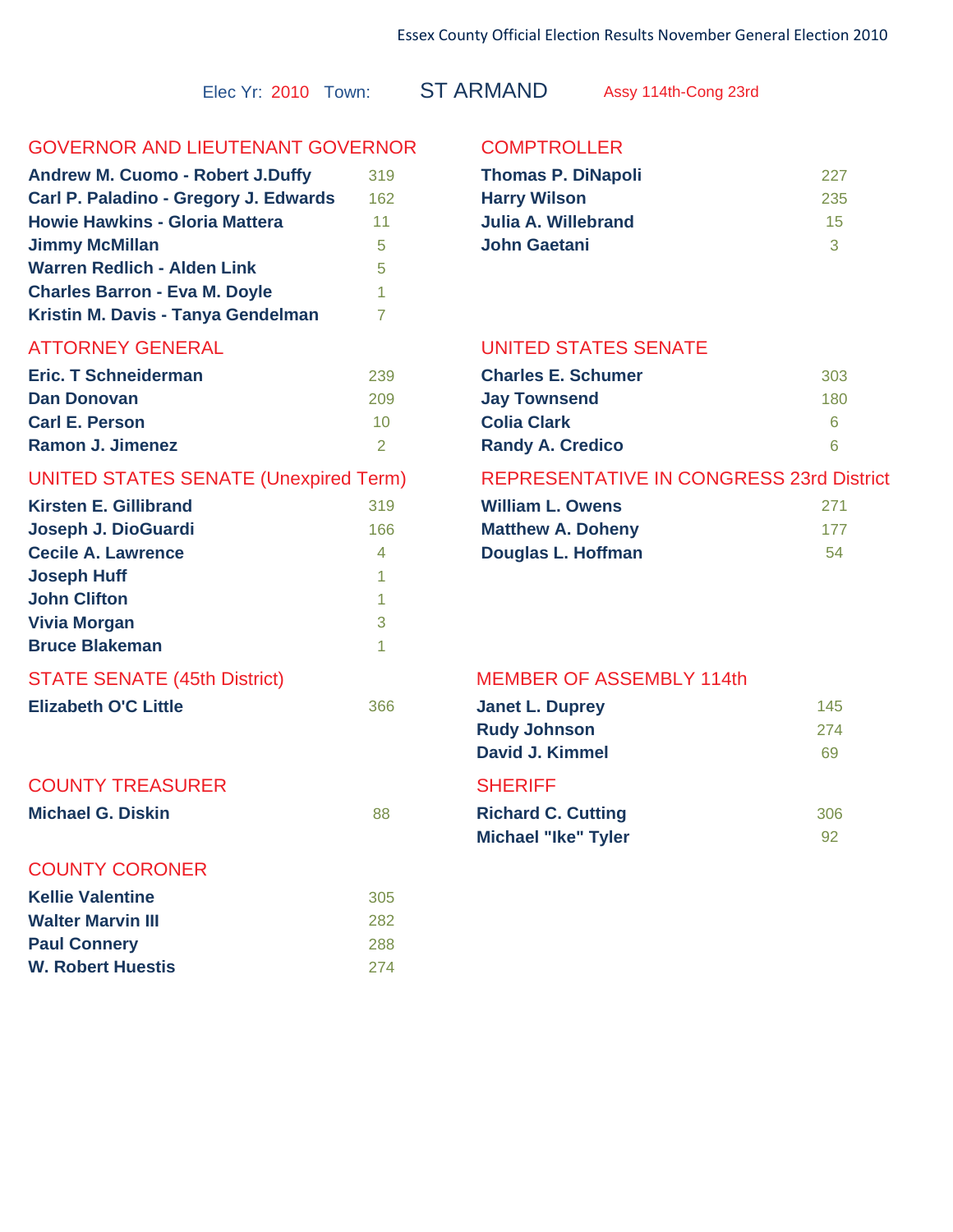Elec Yr: 2010 Town: TICONDEROGA Assy 113th-Cong 20th

## GOVERNOR AND LIEUTENANT GOVERNOR COMPTROLLER

| <b>Andrew M. Cuomo - Robert J.Duffy</b>      | 405            |
|----------------------------------------------|----------------|
| Carl P. Paladino - Gregory J. Edwards        | 263            |
| <b>Howie Hawkins - Gloria Mattera</b>        | 9              |
| <b>Jimmy McMillan</b>                        | $\overline{7}$ |
| <b>Warren Redlich - Alden Link</b>           | 4              |
| <b>Charles Barron - Eva M. Doyle</b>         | $\Omega$       |
| Kristin M. Davis - Tanya Gendelman           | 5              |
| <b>ATTORNEY GENERAL</b>                      |                |
| <b>Eric. T Schneiderman</b>                  | 261            |
| <b>Dan Donovan</b>                           | 352            |
| <b>Carl E. Person</b>                        | 5              |
| <b>Ramon J. Jimenez</b>                      | 0              |
| <b>UNITED STATES SENATE (Unexpired Term)</b> |                |
| <b>Kirsten E. Gillibrand</b>                 | 419            |
| Joseph J. DioGuardi                          | 249            |
| <b>Cecile A. Lawrence</b>                    | 4              |
| <b>Joseph Huff</b>                           | 4              |
| <b>John Clifton</b>                          | $\overline{2}$ |
| <b>Vivia Morgan</b>                          | $\Omega$       |
| <b>Bruce Blakeman</b>                        | 1              |
| <b>STATE SENATE (45th District)</b>          |                |

| <b>Thomas P. DiNapoli</b> | 240 |
|---------------------------|-----|
| <b>Harry Wilson</b>       | 368 |
| Julia A. Willebrand       | 29  |
| <b>John Gaetani</b>       |     |

# UNITED STATES SENATE

| <b>Charles E. Schumer</b> | 350 |
|---------------------------|-----|
| <b>Jay Townsend</b>       | 289 |
| Colia Clark               | 6   |
| <b>Randy A. Credico</b>   |     |

## REPRESENTATIVE IN CONGRESS 20th District

| <b>Scott Murphy</b>          | -331 |
|------------------------------|------|
| <b>Christopher P. Gibson</b> | 341  |

# MEMBER OF ASSEMBLY 113th

| <b>Teresa R. Sayward</b> | 603 |
|--------------------------|-----|
|--------------------------|-----|

#### **SHERIFF**

| <b>Richard C. Cutting</b>  | 430 |
|----------------------------|-----|
| <b>Michael "Ike" Tyler</b> | 193 |

# COUNTY CORONER

COUNTY TREASURER

| <b>UUUINI LUURUNER</b>   |     |
|--------------------------|-----|
| <b>Kellie Valentine</b>  | 382 |
| <b>Walter Marvin III</b> | 371 |
| <b>Paul Connery</b>      | 565 |
| <b>W. Robert Huestis</b> | 378 |
| <b>TOWN JUSTICE</b>      |     |
| Keith A. Dolbeck         | 601 |

**Elizabeth O'C Little** 622

**Michael G. Diskin** 248

# **YES** 125 PROPOSAL 1 - A PROPOSITION

**NO** 462

#### HIGHWAY SUPERINTENDENT (UNEXP TERM)

| <b>Michael M. Parent</b> | 582 |
|--------------------------|-----|
| <b>Paul J. Sharkey</b>   | 54  |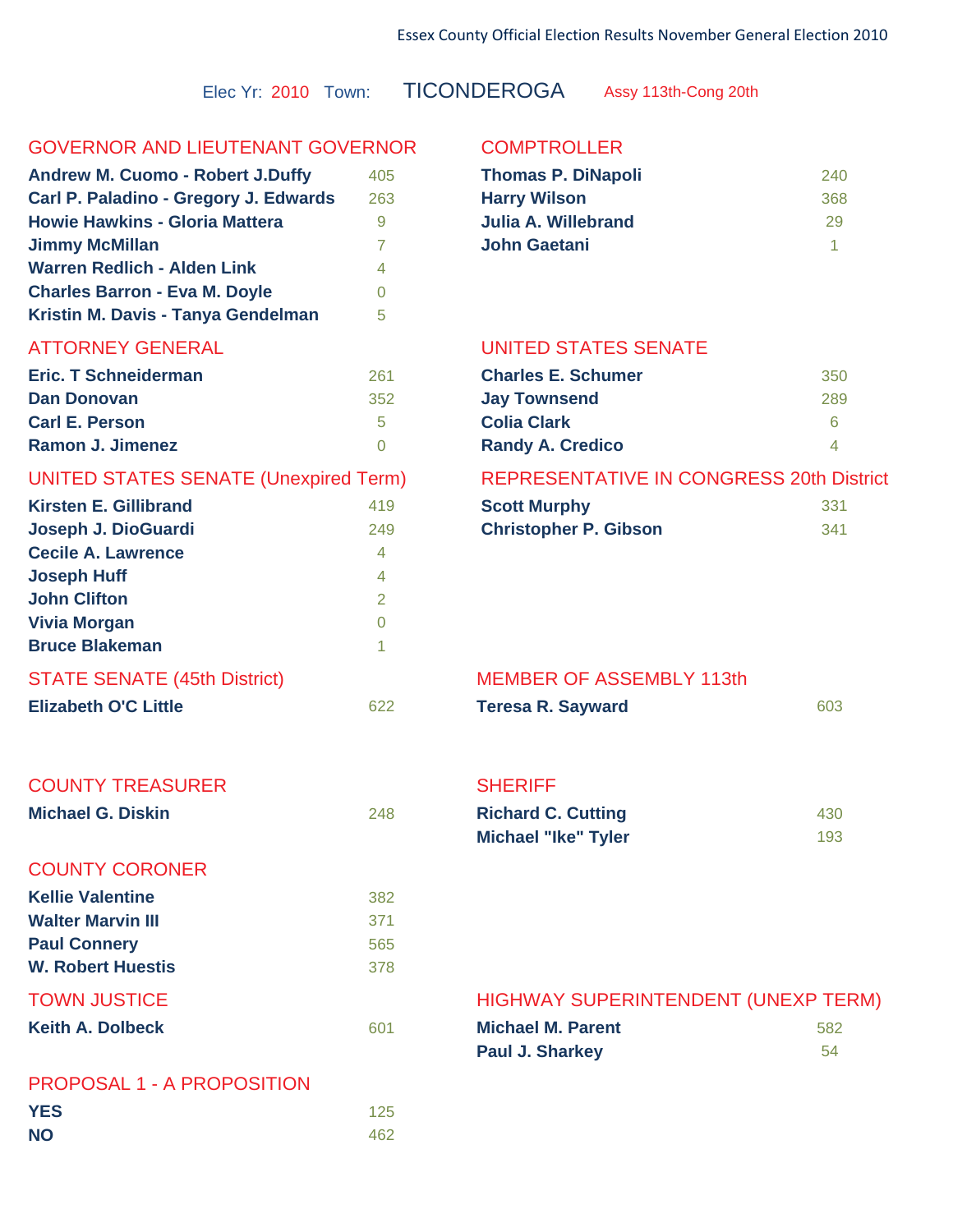Elec Yr: 2010 Town: TICONDEROGA Assy 113th-Cong 23rd

## GOVERNOR AND LIEUTENANT GOVERNOR COMPTROLLER

| <b>Andrew M. Cuomo - Robert J.Duffy</b>      | 464            |
|----------------------------------------------|----------------|
| Carl P. Paladino - Gregory J. Edwards        | 295            |
| <b>Howie Hawkins - Gloria Mattera</b>        | 10             |
| <b>Jimmy McMillan</b>                        | $\overline{7}$ |
| <b>Warren Redlich - Alden Link</b>           | 4              |
| <b>Charles Barron - Eva M. Doyle</b>         | $\Omega$       |
| Kristin M. Davis - Tanya Gendelman           | $\overline{2}$ |
| <b>ATTORNEY GENERAL</b>                      |                |
| Eric. T Schneiderman                         | 285            |
| <b>Dan Donovan</b>                           | 384            |
| <b>Carl E. Person</b>                        | 14             |
| <b>Ramon J. Jimenez</b>                      | 1              |
| <b>UNITED STATES SENATE (Unexpired Term)</b> |                |
| <b>Kirsten E. Gillibrand</b>                 | 433            |
| Joseph J. DioGuardi                          | 292            |
| <b>Cecile A. Lawrence</b>                    | $\overline{7}$ |
| <b>Joseph Huff</b>                           | 4              |
| <b>John Clifton</b>                          | 4              |
| <b>Vivia Morgan</b>                          | $\overline{2}$ |
| <b>Bruce Blakeman</b>                        | 0              |
| <b>STATE SENATE (45th District)</b>          |                |

| <b>Thomas P. DiNapoli</b>  | 252 |
|----------------------------|-----|
| <b>Harry Wilson</b>        | 402 |
| <b>Julia A. Willebrand</b> | .32 |
| John Gaetani               |     |

# UNITED STATES SENATE

| <b>Charles E. Schumer</b> | 390 |
|---------------------------|-----|
| <b>Jay Townsend</b>       | 321 |
| Colia Clark               | 1 O |
| <b>Randy A. Credico</b>   |     |

## REPRESENTATIVE IN CONGRESS 23rd District

| <b>William L. Owens</b>  | 286 |
|--------------------------|-----|
| <b>Matthew A. Doheny</b> | 384 |
| Douglas L. Hoffman       | -62 |

## MEMBER OF ASSEMBLY 113th

| <b>Teresa R. Sayward</b> | 667 |
|--------------------------|-----|
|--------------------------|-----|

#### **SHERIFF**

| <b>Richard C. Cutting</b>  | 455 |
|----------------------------|-----|
| <b>Michael "Ike" Tyler</b> | 229 |

COUNTY TREASURER

#### COUNTY CORONER

| <b>Kellie Valentine</b>  | 427 |
|--------------------------|-----|
| <b>Walter Marvin III</b> | 397 |
| <b>Paul Connery</b>      | 624 |
| <b>W. Robert Huestis</b> | 422 |
| <b>TOWN JUSTICE</b>      |     |
| <b>Keith A. Dolbeck</b>  | 659 |

**Elizabeth O'C Little** 691

**Michael G. Diskin** 268

# **YES** 179 PROPOSAL 1 - A PROPOSITION

| . LV      | ,, , |
|-----------|------|
| <b>NO</b> | 554  |

# HIGHWAY SUPERINTENDENT (UNEXP TERM)

| <b>Michael M. Parent</b> | 645 |
|--------------------------|-----|
| <b>Paul J. Sharkey</b>   | 65  |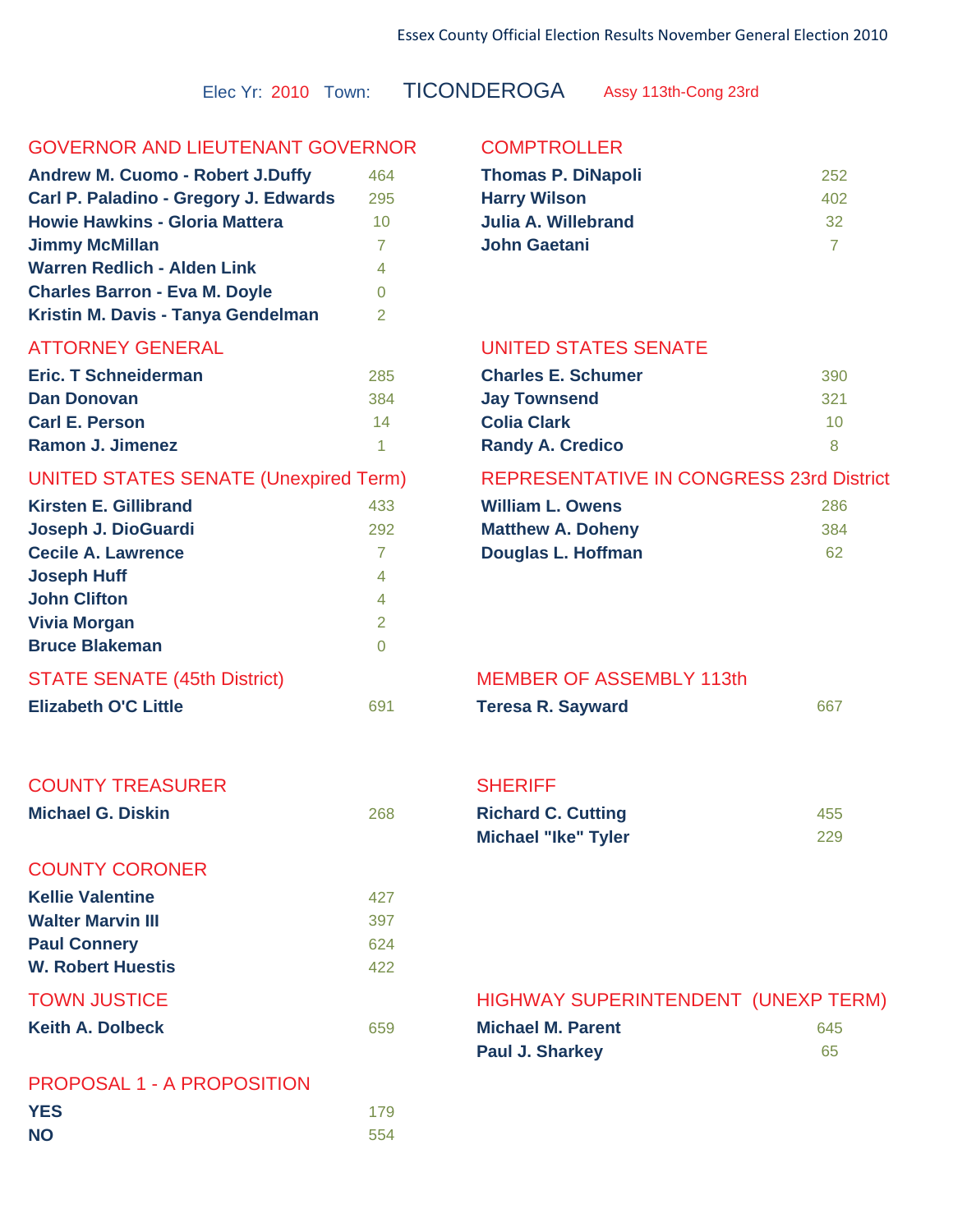Elec Yr: 2010 Town: WESTPORT Assy 113th-Cong 23rd

#### GOVERNOR AND LIEUTENANT GOVERNOR COMPTROLLER

| <b>Andrew M. Cuomo - Robert J.Duffy</b>      | 409            |
|----------------------------------------------|----------------|
| Carl P. Paladino - Gregory J. Edwards        | 176            |
| <b>Howie Hawkins - Gloria Mattera</b>        | 11             |
| <b>Jimmy McMillan</b>                        | $\overline{2}$ |
| <b>Warren Redlich - Alden Link</b>           | 6              |
| <b>Charles Barron - Eva M. Doyle</b>         | $\Omega$       |
| Kristin M. Davis - Tanya Gendelman           | $\overline{2}$ |
| <b>ATTORNEY GENERAL</b>                      |                |
| Eric. T Schneiderman                         | 277            |
| <b>Dan Donovan</b>                           | 253            |
| <b>Carl E. Person</b>                        | 5              |
| <b>Ramon J. Jimenez</b>                      | $\overline{2}$ |
| <b>UNITED STATES SENATE (Unexpired Term)</b> |                |
| <b>Kirsten E. Gillibrand</b>                 | 392            |
| Joseph J. DioGuardi                          | 184            |
| <b>Cecile A. Lawrence</b>                    | 8              |
| <b>Joseph Huff</b>                           | 1              |
| <b>John Clifton</b>                          | $\Omega$       |
| <b>Vivia Morgan</b>                          | $\Omega$       |
| <b>Bruce Blakeman</b>                        | 0              |
| <b>STATE SENATE (45th District)</b>          |                |

# **Elizabeth O'C Little** 505

#### COUNTY TREASURER

| <b>Michael G. Diskin</b>           | 140 |
|------------------------------------|-----|
| <b>COUNTY CORONER</b>              |     |
| <b>Kellie Valentine</b>            | 332 |
| <b>Walter Marvin III</b>           | 411 |
| <b>Paul Connery</b>                | 325 |
| <b>W. Robert Huestis</b>           | 350 |
| <b>COUNCILMAN (UNEXPIRED TERM)</b> |     |
| <b>Bruce E. Ware</b>               | 328 |
| <b>George W. King</b>              | 137 |
| <b>Gerald Goulet</b>               | 80  |

| <b>Thomas P. DiNapoli</b> | 264 |
|---------------------------|-----|
| <b>Harry Wilson</b>       | 268 |
| Julia A. Willebrand       | 18  |
| John Gaetani              | ନ   |

# UNITED STATES SENATE

| <b>Charles E. Schumer</b> | 369             |
|---------------------------|-----------------|
| <b>Jay Townsend</b>       | 206             |
| Colia Clark               | 12 <sub>1</sub> |
| <b>Randy A. Credico</b>   |                 |

## REPRESENTATIVE IN CONGRESS 23rd District

| <b>William L. Owens</b>  | 324 |
|--------------------------|-----|
| <b>Matthew A. Doheny</b> | 249 |
| Douglas L. Hoffman       | -24 |

# MEMBER OF ASSEMBLY 113th

|  | <b>Teresa R. Sayward</b> |  | 512 |
|--|--------------------------|--|-----|
|--|--------------------------|--|-----|

| <b>Richard C. Cutting</b>  | 263 |
|----------------------------|-----|
| <b>Michael "Ike" Tyler</b> | 352 |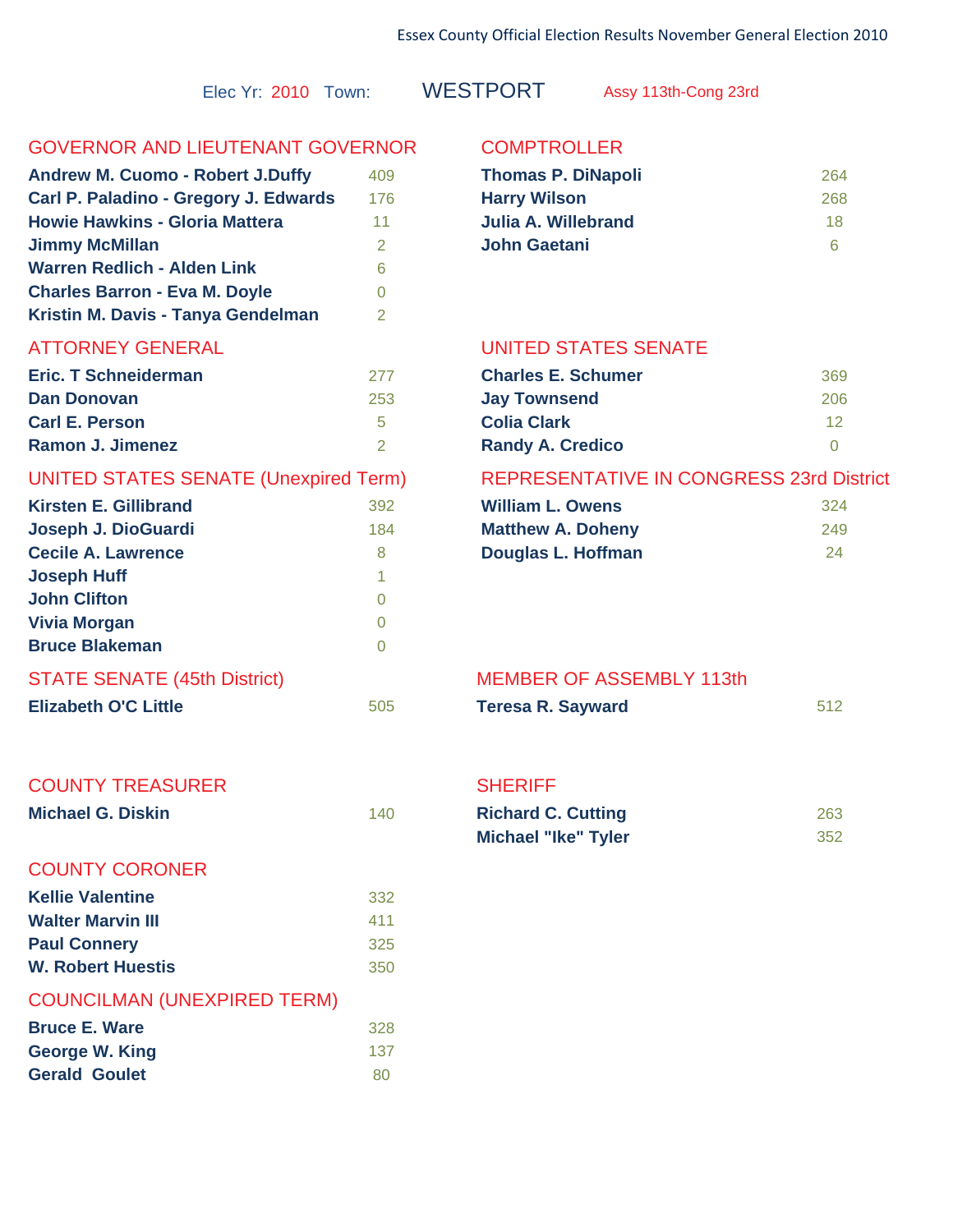Elec Yr: 2010 Town: WILLSBORO Assy 113th-Cong 23rd

## GOVERNOR AND LIEUTENANT GOVERNOR COMPTROLLER

| <b>Andrew M. Cuomo - Robert J.Duffy</b>      | 539            |
|----------------------------------------------|----------------|
| Carl P. Paladino - Gregory J. Edwards        | 249            |
| <b>Howie Hawkins - Gloria Mattera</b>        | $\overline{2}$ |
| <b>Jimmy McMillan</b>                        | 9              |
| <b>Warren Redlich - Alden Link</b>           | $\overline{2}$ |
| <b>Charles Barron - Eva M. Doyle</b>         | 1              |
| Kristin M. Davis - Tanya Gendelman           | 1              |
| <b>ATTORNEY GENERAL</b>                      |                |
| Eric. T Schneiderman                         | 278            |
| <b>Dan Donovan</b>                           | 344            |
| <b>Carl E. Person</b>                        | 3              |
| <b>Ramon J. Jimenez</b>                      | 0              |
| <b>UNITED STATES SENATE (Unexpired Term)</b> |                |
| <b>Kirsten E. Gillibrand</b>                 | 411            |
| Joseph J. DioGuardi                          | 266            |
| <b>Cecile A. Lawrence</b>                    | $\Omega$       |
| <b>Joseph Huff</b>                           | 3              |
| <b>John Clifton</b>                          | 1              |
| <b>Vivia Morgan</b>                          | 6              |
| <b>Bruce Blakeman</b>                        | 1              |
| <b>STATE SENATE (45th District)</b>          |                |

| <b>Thomas P. DiNapoli</b> | 257 |
|---------------------------|-----|
| <b>Harry Wilson</b>       | 368 |
| Julia A. Willebrand       | 21  |
| John Gaetani              |     |

# UNITED STATES SENATE

| <b>Charles E. Schumer</b> | 404 |
|---------------------------|-----|
| <b>Jay Townsend</b>       | 279 |
| Colia Clark               | 6   |
| <b>Randy A. Credico</b>   |     |

## REPRESENTATIVE IN CONGRESS 23rd District

| <b>William L. Owens</b>  | 349 |
|--------------------------|-----|
| <b>Matthew A. Doheny</b> | 340 |
| Douglas L. Hoffman       | 30  |

## MEMBER OF ASSEMBLY 113th

| <b>Teresa R. Sayward</b><br>711 |  |  |  |
|---------------------------------|--|--|--|
|---------------------------------|--|--|--|

#### **SHERIFF**

| <b>Richard C. Cutting</b>  | 520 |
|----------------------------|-----|
| <b>Michael "Ike" Tyler</b> | 223 |

# COUNTY CORONER

COUNTY TREASURER

| <b>COUNTY CORONER</b>         |     |
|-------------------------------|-----|
| <b>Kellie Valentine</b>       | 375 |
| <b>Walter Marvin III</b>      | 454 |
| <b>Paul Connery</b>           | 361 |
| <b>W. Robert Huestis</b>      | 485 |
| AUDEDIJIOOD JUUEVOIDED TEDIJI |     |

**Elizabeth O'C Little** 658

**Michael G. Diskin** 116

#### **Edward P. Hatch** 431 SUPERVISOR (UNEXPIRED TERM)

| Edward P. Hatch        | 431 |
|------------------------|-----|
| Darren R. Darrah       | 389 |
| <b>Scott A. Hommes</b> | 13  |
| <b>Lane J. Sayward</b> |     |

## TOWN JUSTICE

**Bradley L. Paye** 647